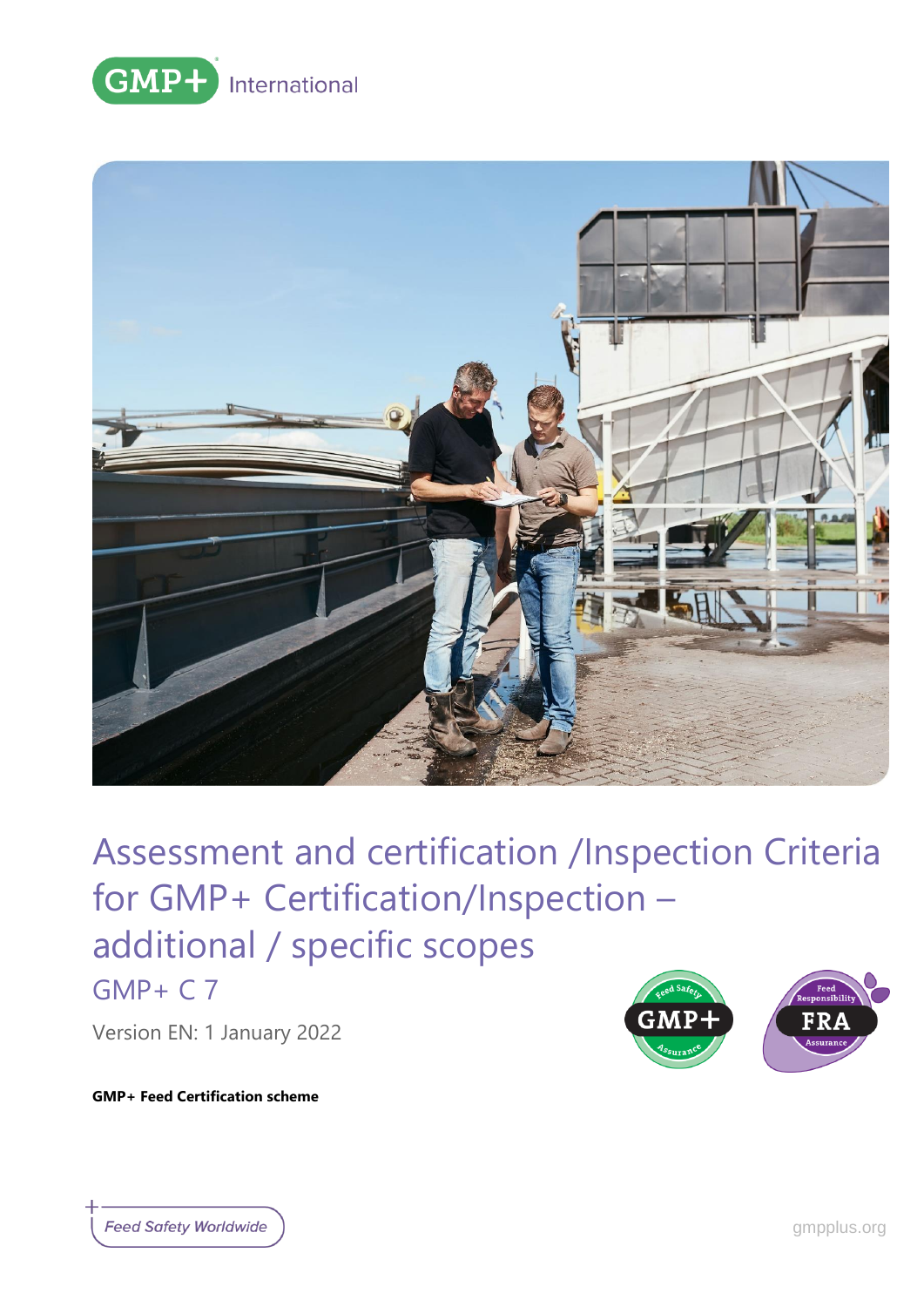# **History of the document**

| Date of approval  | Revision no. /<br><b>Amendment</b>                                                                     |                                           | <b>Final implementation</b><br>date |
|-------------------|--------------------------------------------------------------------------------------------------------|-------------------------------------------|-------------------------------------|
| $0.0 / 12 - 2011$ | Previous versions can be found in history                                                              |                                           | 01-01-2012                          |
| 1.0 / 03-2012     |                                                                                                        |                                           | 01-05-2012                          |
| 2.0 / 11-2012     |                                                                                                        |                                           | 01.03.2013                          |
| $3.0 / 06 - 2014$ | Editorial changes:<br>All editorial changes are listed in a factsheet                                  | Entire docu-<br>ment                      | 01-01-2015                          |
|                   | Conditions for GMP+ BCN-DE1 has been<br>added                                                          | Paragraph<br>2.4                          |                                     |
|                   | Conditions for GMP+ BCN-CN1 has been<br>added                                                          | Paragraph<br>2.5                          |                                     |
|                   | Conditions for GMP+ BCN-Central & East-<br>ern Europe have been added                                  | Paragraph<br>2.6                          |                                     |
|                   | Adjustment of assessment criteria and<br>measures                                                      | Annex 1                                   |                                     |
|                   | Added audit times additional scopes                                                                    | Annex 2                                   |                                     |
| 4.0 / 12-2015     | Conditions for GMP+ BCN- specific require-<br>ments for Italy have been added                          | Paragraph<br>2.7/                         | 01.01.2016                          |
|                   |                                                                                                        | Annex 1                                   |                                     |
| 5.0 / 09-2016     | "company can be replaced by "participant"<br>"should can be replaced by must"                          | Entire docu-<br>ment                      | 01.09.2016                          |
|                   | "old" application way has been deleted                                                                 | Paragraph<br>2.2                          |                                     |
|                   | Data of participant on template must be the<br>same as registered by legal business regis-<br>tration. | Paragraph<br>2.2 t/m 2.7                  |                                     |
| $6.0 / 11 - 2017$ | Editorial changes and explanation "through<br>the Certification Body"                                  | Entire docu-<br>ment & Pa-<br>ragraph 1.4 | 01.07.2018                          |
|                   | Implementation of unique certification agree-<br>ment/certification agreement template                 | Paragraph<br>2.1 / 2.7                    |                                     |
|                   | After 2 weeks of the audit the checklist must<br>be uploaded to the GMP+ database                      | Paragraph<br>2.2 / 2.7                    |                                     |
|                   | The certificate template of the relevant chap-<br>ters of the GMP+ G3/C6/G12 must be used.             | Paragraph<br>2.2/2.7                      |                                     |
|                   | Text of relevant country note can be com-<br>bined with FSA/FRA certificates                           | Paragraph                                 |                                     |
|                   |                                                                                                        | 2.2 / 2.7                                 |                                     |
| 7.0 / 05-2018     | Name of the document has been changed                                                                  | Entire docu-<br>ment                      | 01-07-2018                          |
|                   | The checklist of BCN-NL1 must be uploaded<br>in the new GMP+ database                                  | Paragraph<br>2.2                          |                                     |
|                   | Certification requirements for GMP+ BCN-<br>VN specific requirement for Vietnam has<br>been added      | Paragraph<br>2.8                          |                                     |



 $\overline{\phantom{a}}$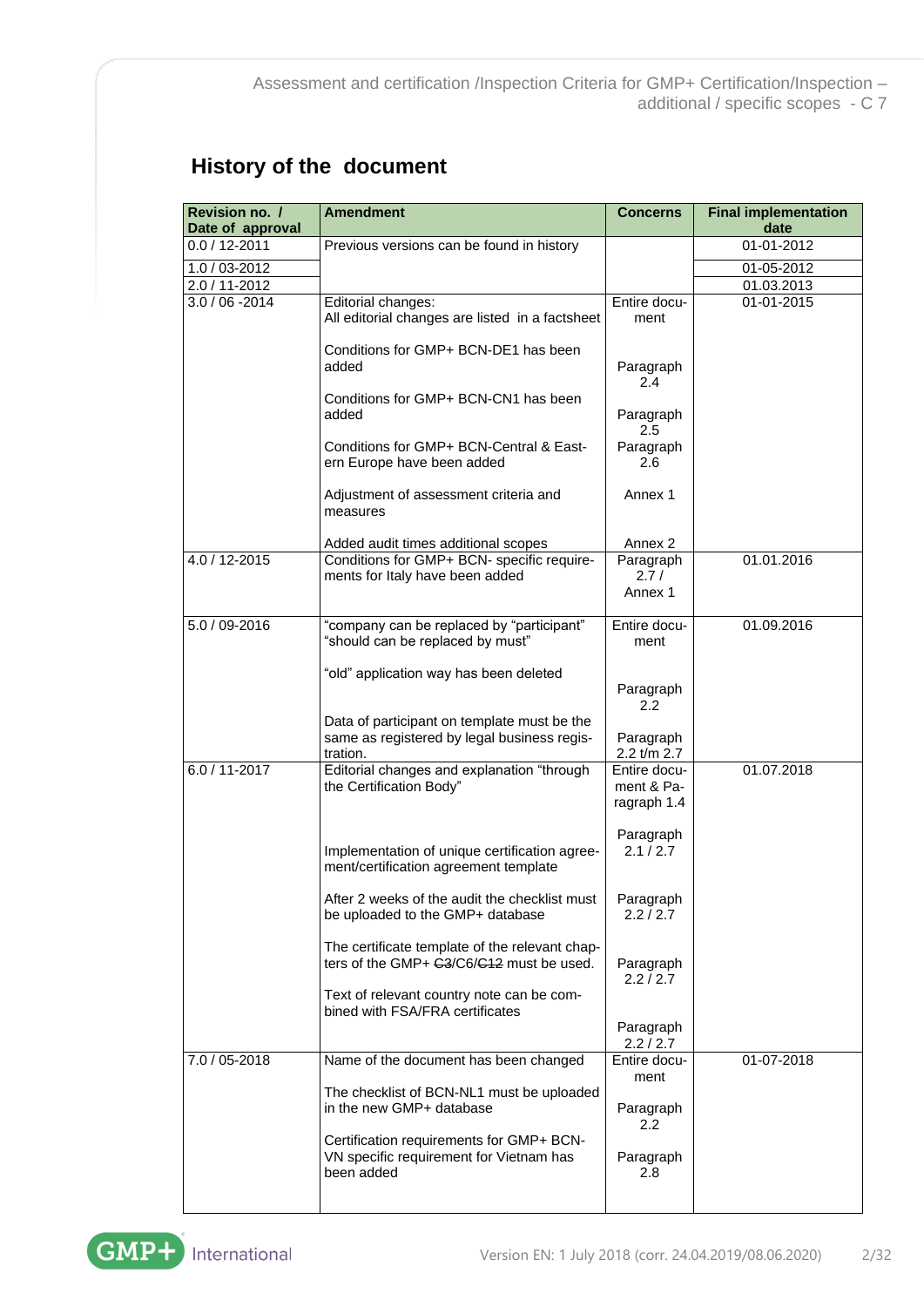| Revision no. /<br>Date of approval | <b>Amendment</b>                                                                                                                                                         | Concerns            | <b>Final implementation</b><br>date        |
|------------------------------------|--------------------------------------------------------------------------------------------------------------------------------------------------------------------------|---------------------|--------------------------------------------|
|                                    | Certification requirements for GMP+ B11<br>protocol for GMP+ registration for laborato-<br>ries have been added                                                          | Paragraph<br>2.9    |                                            |
|                                    | Assessment criteria and measures for<br>GMP+ BCN-VN specific requirement for Vi-<br>etnam and GMP+ B11 protocol for GMP+<br>registration for laboratories has been added | Annex 1             |                                            |
|                                    | Audit times have been added for GMP+<br>BCN-VN specific requirement for Vietnam<br>and GMP+ B11 protocol for GMP+ registra-<br>tion for laboratories                     | Annex <sub>2</sub>  |                                            |
| 8.0 / 03-2018                      | The auditor/technical/material expert as-<br>sessing GMP+ B11 Registered Laboratory<br>have to comply with Annex 2 of GMP+ C10.                                          | 2.9                 | 04.04.2019                                 |
|                                    | Certification requirements for BCN-IP spe-<br>cific requirements for Iberian Peninsula have<br>been added                                                                | 2.10                | BCN-IP: 15.05.2019                         |
|                                    | Assessment criteria and measures for<br>GMP+ BCN-IP specific requirements for Ibe-<br>rian Peninsula have been added                                                     | Annex 1             | BCN-IP: 15.05.2019                         |
|                                    | Audit times have added/adapted for GMP+<br>BCN-IP specific requirements for Iberian<br>Peninsula and GMP+ B11 Registered labor-<br>atory                                 | Annex 2             | BCN-IP: 15.05.2019<br>GMP+ B11: 04.04.2019 |
| 3.2 / 06-2020                      | GMP+ B11 Protocol for GMP+ registration<br>for laboratories: Delete pesticides.<br>Was mistakenly remained.                                                              | 2.9                 |                                            |
| $9.0 / 10 - 2021$                  | <b>Editorial changes</b>                                                                                                                                                 | Whole docu-<br>ment | 01.01.2023                                 |
|                                    | Country note BCN-CN-1 will be withdrawn                                                                                                                                  | 2.5                 | 01.01.2024                                 |
|                                    | Country note BCN-CEE withdrawn                                                                                                                                           | 2.6                 | 01.01.2023                                 |
|                                    | Country note BCN-IT withdrawn                                                                                                                                            | 2.7                 | 01.01.2023                                 |
|                                    | Country note BCN-VN will be withdrawn                                                                                                                                    | 2.8                 | 01.01.2023                                 |
|                                    | Statement template adapted                                                                                                                                               | 2.9                 | 01.01.2023                                 |
|                                    | Country note BCN-IP will be withdrawn                                                                                                                                    | 2.10                | 01.01.2023                                 |
|                                    | New audit times for auditing BCN-DE1 QM<br>Milch                                                                                                                         | Annex 2             | 01.01.2023                                 |

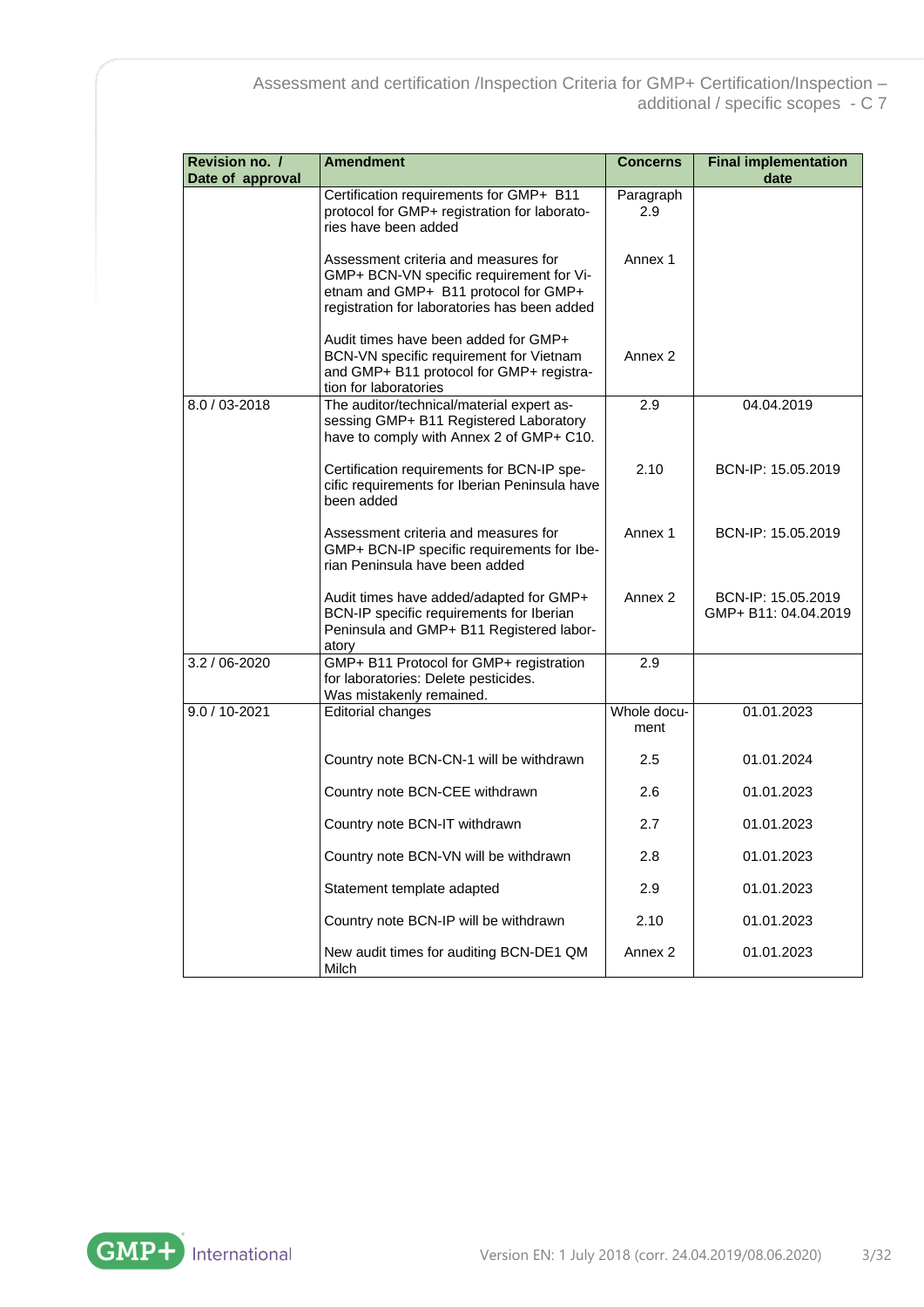# INDEX

| 1            |                   |                                                                     |  |
|--------------|-------------------|---------------------------------------------------------------------|--|
|              | 1.1<br>1.2<br>1.3 |                                                                     |  |
| $\mathbf{2}$ |                   |                                                                     |  |
|              | 2.1               |                                                                     |  |
|              | 2.2               |                                                                     |  |
|              | 2.3               | GMP+ BCN-NL2 DIOXIN-MONITORING IN LAYING HENS (REARING) FEED10      |  |
|              | 2.4               |                                                                     |  |
|              | 2.5               |                                                                     |  |
|              | 2.6               | GMP+ BCN-CEE ADDITIONAL REQUIREMENTS FOR CENTRAL & EASTERN EUROPE16 |  |
|              | 2.7               |                                                                     |  |
|              | 2.8               |                                                                     |  |
|              | 2.9               | GMP+B11 PROTOCOL FOR GMP+ REGISTRATION FOR LABORATORIES22           |  |
|              | 2.10              | GMP+ BCN-IP SPECIFIC REQUIREMENTS FOR IBERIAN PENINSULA (ANDORRA,   |  |
|              |                   |                                                                     |  |
|              | <b>ANNEX 1</b>    |                                                                     |  |
|              | <b>ANNEX 2</b>    |                                                                     |  |

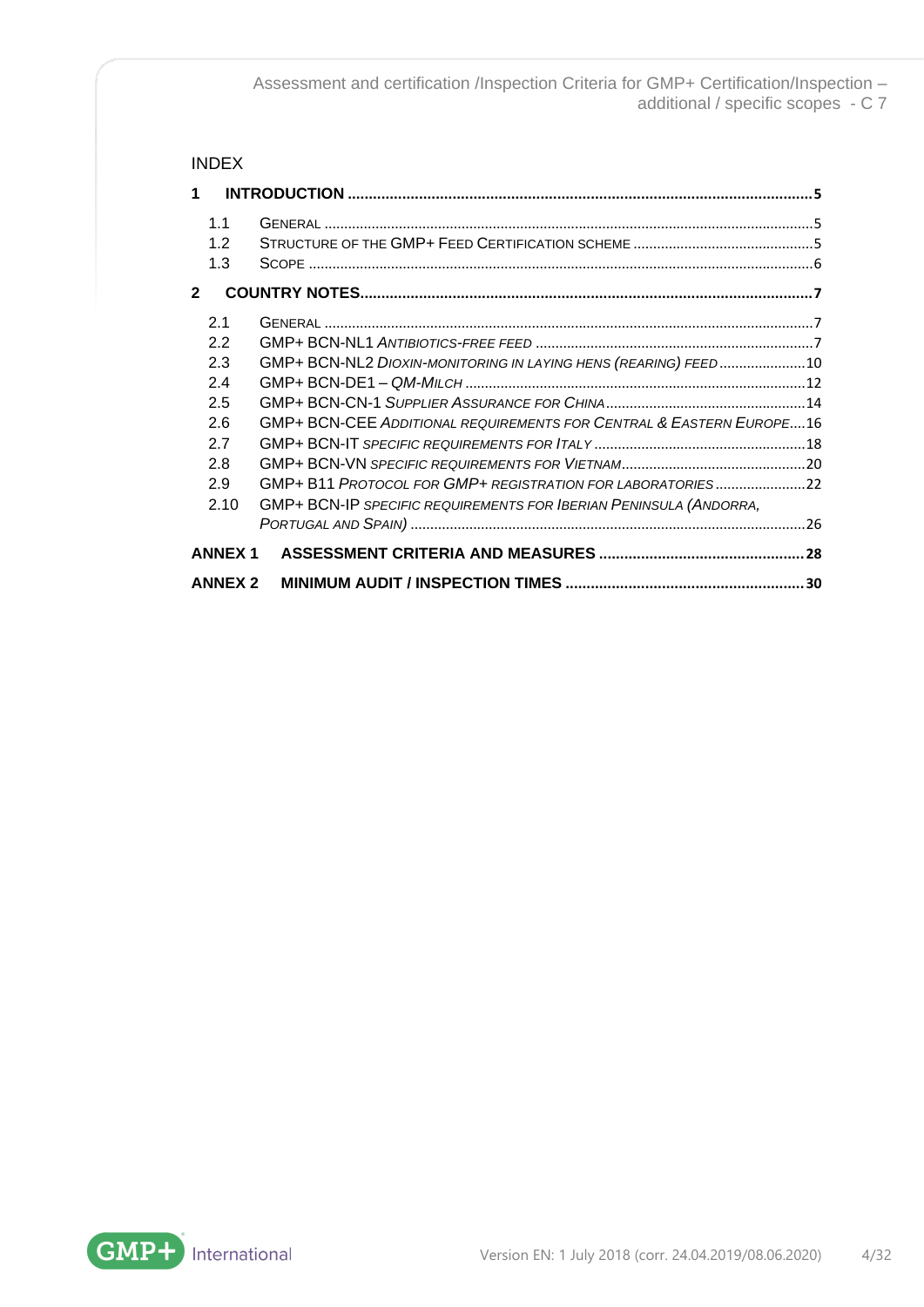# <span id="page-4-0"></span>**1 INTRODUCTION**

# <span id="page-4-1"></span>**1.1 General**

The GMP+ Feed Certification scheme was initiated and developed in 1992 by the Dutch feed industry in response to various more or less serious incidents involving contamination in feed materials. Although it started as a national scheme, it has developed to become an international scheme that is managed by GMP+ International in collaboration with various international stakeholders.

Even though the GMP+ Feed Certification scheme originated from a feed safety perspective, in 2013 the first feed responsibility standard was published. For this purpose, two modules have been created: GMP+ Feed Safety Assurance (focussed on feed safety) and GMP+ Feed Responsibility Assurance (focussed on responsible feed).

GMP+ Feed Safety Assurance is a complete module with standards for the assurance of feed safety in all the links of the feed chain. Demonstrable assurance of feed safety is a 'license to sell' in many countries and markets and participation in the GMP+ FSA module can facilitate this excellently. Based on needs in practice, multiple components have been integrated into the GMP+ FSA standards, such as requirements for a feed safety management system, for application of HACCP principles, for traceability, monitoring, prerequisites programmes, chain approach and the Early Warning System.

With the development of the GMP+ Feed Responsibility Assurance module, GMP+ International is responding to requests from GMP+ participants. The animal feed sector is confronted with requests to operate more responsible. This includes, for example, the sourcing of soy and fishmeal which are produced and traded with respect for humans, animals and the environment. In order to demonstrate responsible production and trade, a company can get certified for the GMP+ Feed Responsibility Assurance. GMP+ International facilitates via independent certification the demands from the market.

Together with the GMP+ partners, GMP+ International transparently lays down clear requirements in the Feed Certification scheme. Certification bodies are able to carry out GMP+ certification independently.

GMP+ International supports the GMP+ participants with useful and practical information by way of a number of guidance documents, databases, newsletters, Q&A lists and seminars.

# <span id="page-4-2"></span>**1.2 Structure of the GMP+ Feed Certification scheme**

The documents within the GMP+ Feed Certification scheme are subdivided into a number of series. The next page shows a schematic representation of the content of the GMP+ Feed Certification scheme:

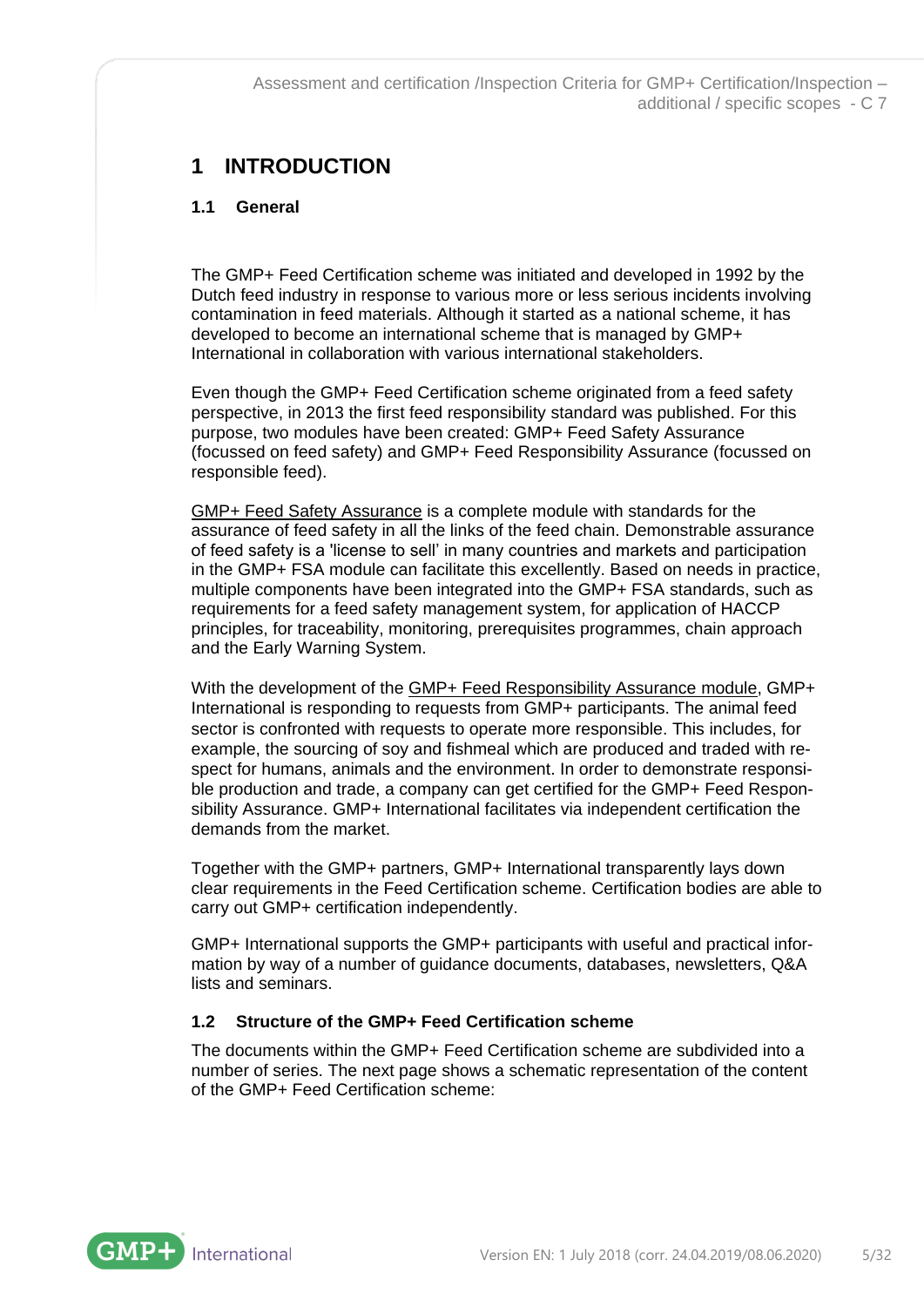

All of these documents are available through the website of GMP+ International [\(www.gmpplus.org\)](http://www.gmpplus.org/) .

This document is referred to as the standard GMP+ C7 *Assessment- and certification criteria with GMP+certification – additional scopes* and is part of the *GMP+ FC scheme*.

# <span id="page-5-0"></span>**1.3 Scope**

This document contains the assessment and certification/inspection criteria with regard to the implementation of audits/inspections at companies as referred to in GMP+ *A1 General Regulations* of the GMP+ Feed Certification scheme of GMP+ International. These assessment and certification/inspection criteria should be applied through certification bodies in the implementation of audits/inspections of companies for additional scopes of the GMP+ FC scheme as indicated in this document.

Throughout this document the terminology "through the Certification Body" is used indicating that all activities performed by critical-, non-critical locations and outsourcing party are conducted under the responsibility/liability of the GMP+ accepted Certification Body.

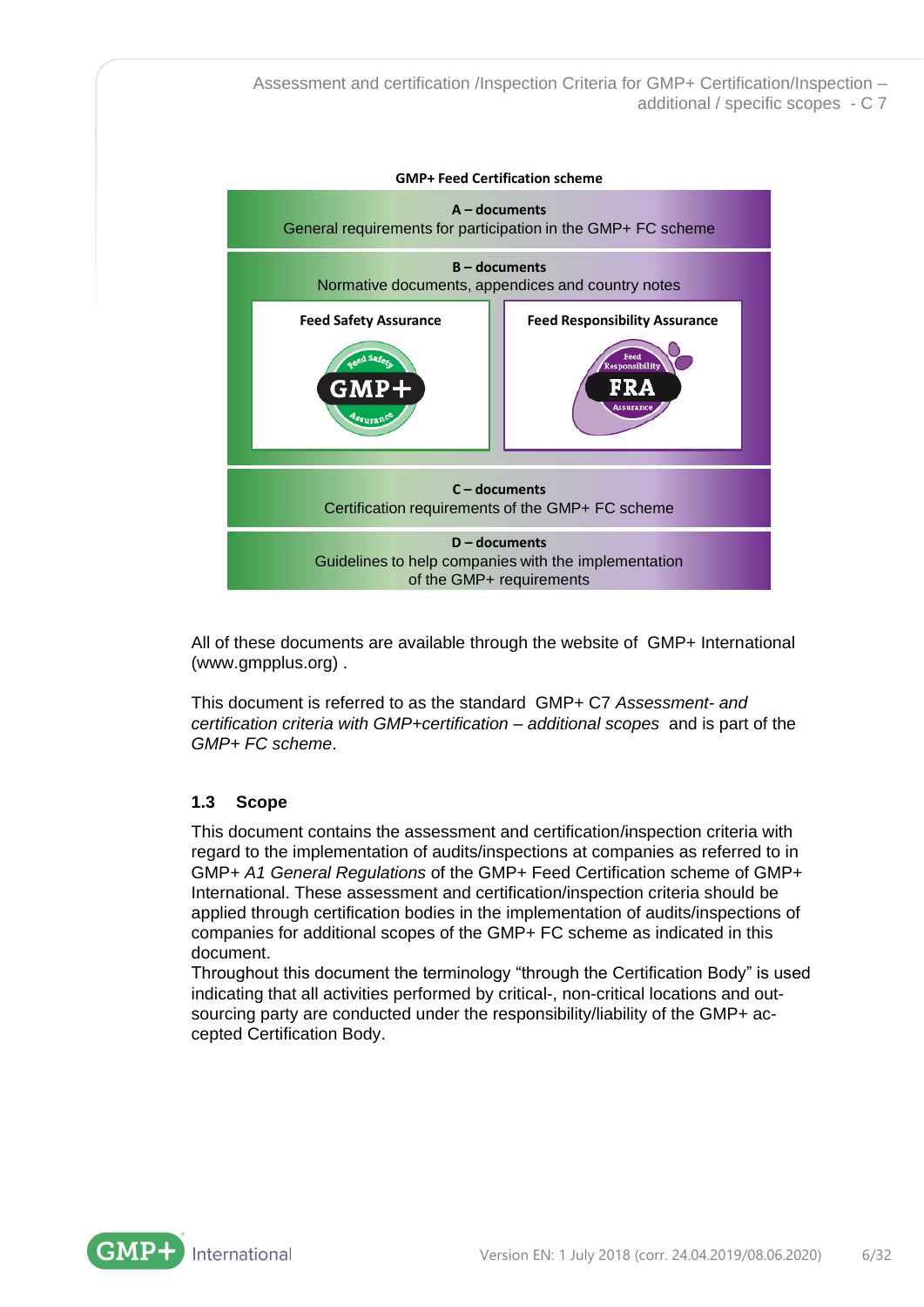# <span id="page-6-0"></span>**2 Country Notes**

# <span id="page-6-1"></span>**2.1 General**

Certification bodies, accepted by GMP+ International for the GMP+ FC scheme for the proper standard/scope to which the extra scope is linked, may inspect interested companies for one or more of the additional scopes listed below.

# <span id="page-6-2"></span>**2.2 GMP+ BCN-NL1** *Antibiotics-free feed*

Additional requirements certification bodies and inspectors.

Certification bodies who wish to perform the inspection must send to GMP+ International a completely filled in Annex 1 of the GMP+ C10 *Acceptation requirements and procedure for Certification Bodies.*

For the Certification bodies and inspectors, no additional requirements exist on top of the requirements in GMP+ C10 *Acceptation requirements and procedure for Certification Bodies*, in respect of this GMP+ BCN-NL1 *Antibiotics-free feed* unless they have been accepted for the scope:

- a. Production compound feed or
- b. Production premixtures or
- c. Production additives or
- d. Production feed materials

### Scope

The inspection for GMP+ BCN-NL1 *Antibiotics-free feed* shall always be complementary to a GMP+ (or equivalent – see GMP+ BA10 *Minimum purchase conditions*) standard with the scope:

- a. Production compound feed or
- b. Production premixtures or
- c. Production additives or
- d. Production feed materials

#### Inspection

Based on the inspection, the certification bodies will decide to provide a GMP+ statement, depending on whether or not the assessment criteria in annex 1 have been met. The analysis certificate should must be available for the statement to be issued.

The GMP+ statement, states that, at the time of inspection, the location met the conditions of the GMP+ BCN-NL1 *Antibiotics-free animal feed. As indicated under* "scope an addition to a GMP+ FSA standard with the scope "production animal feed (compound feed, premix, additive or feed)".

The following inspection must be performed prior to date  $Y (= X + 14$  months) where X is the date of the previous inspection. If date Y comes after the end date of the GMP+ certificate to which it is complementary, the end date of the GMP+ certificate should must be assumes as 'renewal date Y'.

The LOQ values are listed on the analysis certificate. The standard against which the results should must be tested are included in the GMP+ BA1 *Specific feed safety limits.*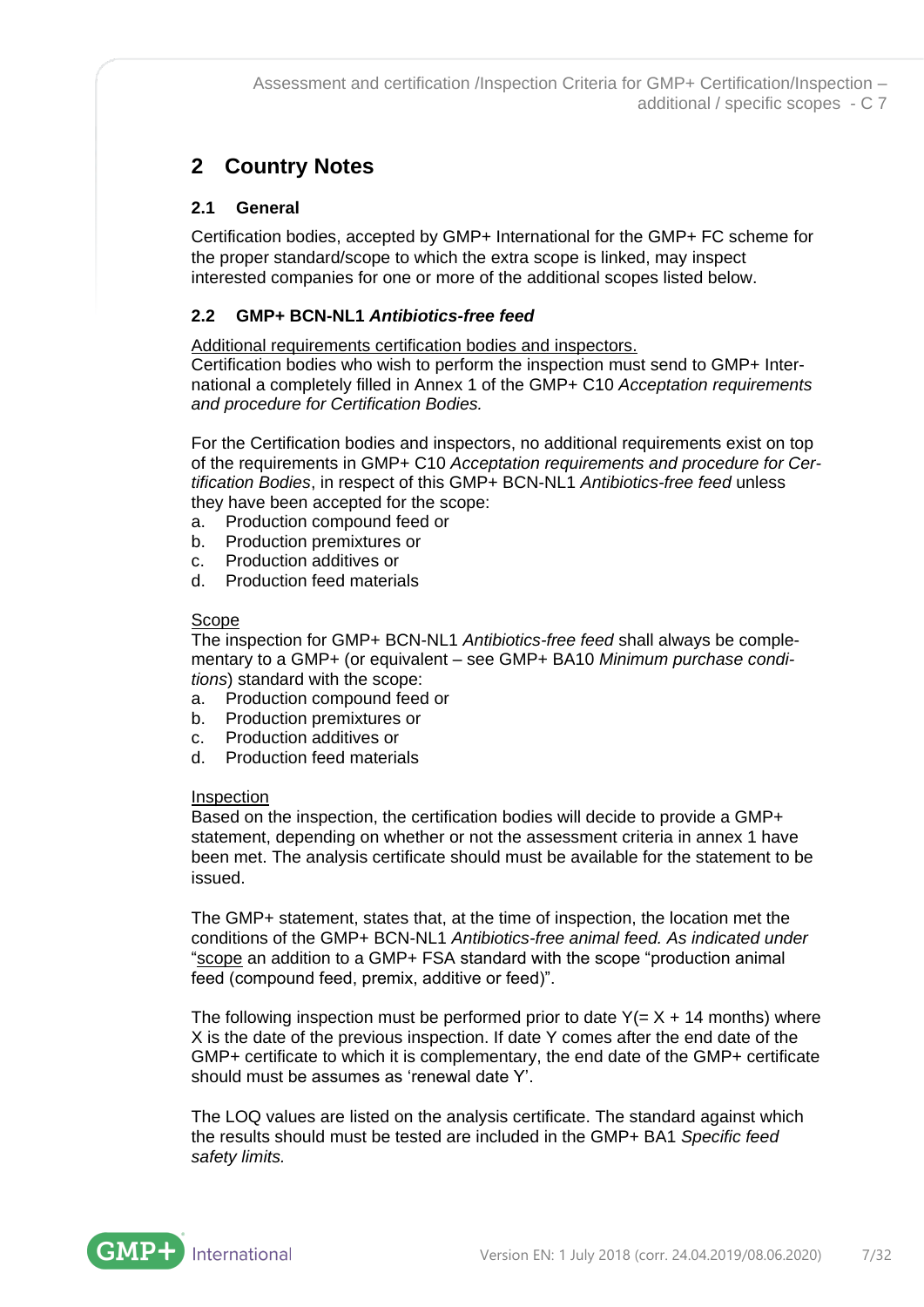# Duration

The minimum frequency and duration of the implementation of the inspection (incl. document assessment and reporting) have been included in Annex 2 of this document.

If the results of an analysis outcome are positive, through the certification bodies, additional attention and time must be invested, followed by a possible adjustment of the company database. The cost for additional time investment shall be paid by the participant.

### Check list

The inspection checklist must be uploaded to GMP+ International's company database within 2 weeks after the end of the inspection.

### Company database

If a statement is issued, the Certification Body must add an additional scope (antibiotics-free animal feed) to the participant.

In case of exclusion of participation, the company must be given the status withdrawn, does not meet the requirements for the scope antibiotics-free animal feed.

#### **Statement**

The text for a statement will be as follows:

Name of the Certification Body GMP+ International registration number of the Certification Body

# **BCN-NL1 Antibiotics-free animal feed = scope =**

Name, mailing address, location of participant Y

Visiting address and location of participant Y GMP+ International registration number of the participant location visited

CI X states that participant location Y was inspected in accordance with the applicable requirements of the Country Note BCN-NL1 Antibiotics-free animal feed and GMP+ C7 Assessment and certification/inspection criteria for GMP+ certification/inspection – additional/specific scopes of GMP+ International B.V. in Rijswijk, The Netherlands.

CI X states, based on reported facts, that the inspected participant location and the sampling regime met the applicable requirements of the Country Note BCN-NL1 Antibiotics-free animal feed and GMP+ C7 Assessment and certification/inspection criteria at the time of inspection, that the participant location inspected and the sampling regime at the time of inspection meet the applicable requirements of the Country Note BCN-NL1 Antibiotics-free animal feed and GMP+ C7 Assessment and certification/inspection criteria for GMP+ certification/inspection – additional/specific scopes of GMP+ International B.V. in Rijswijk, The Netherlands.

Date of inspection

CB Details Statement start date Next inspection to be conducted prior to date

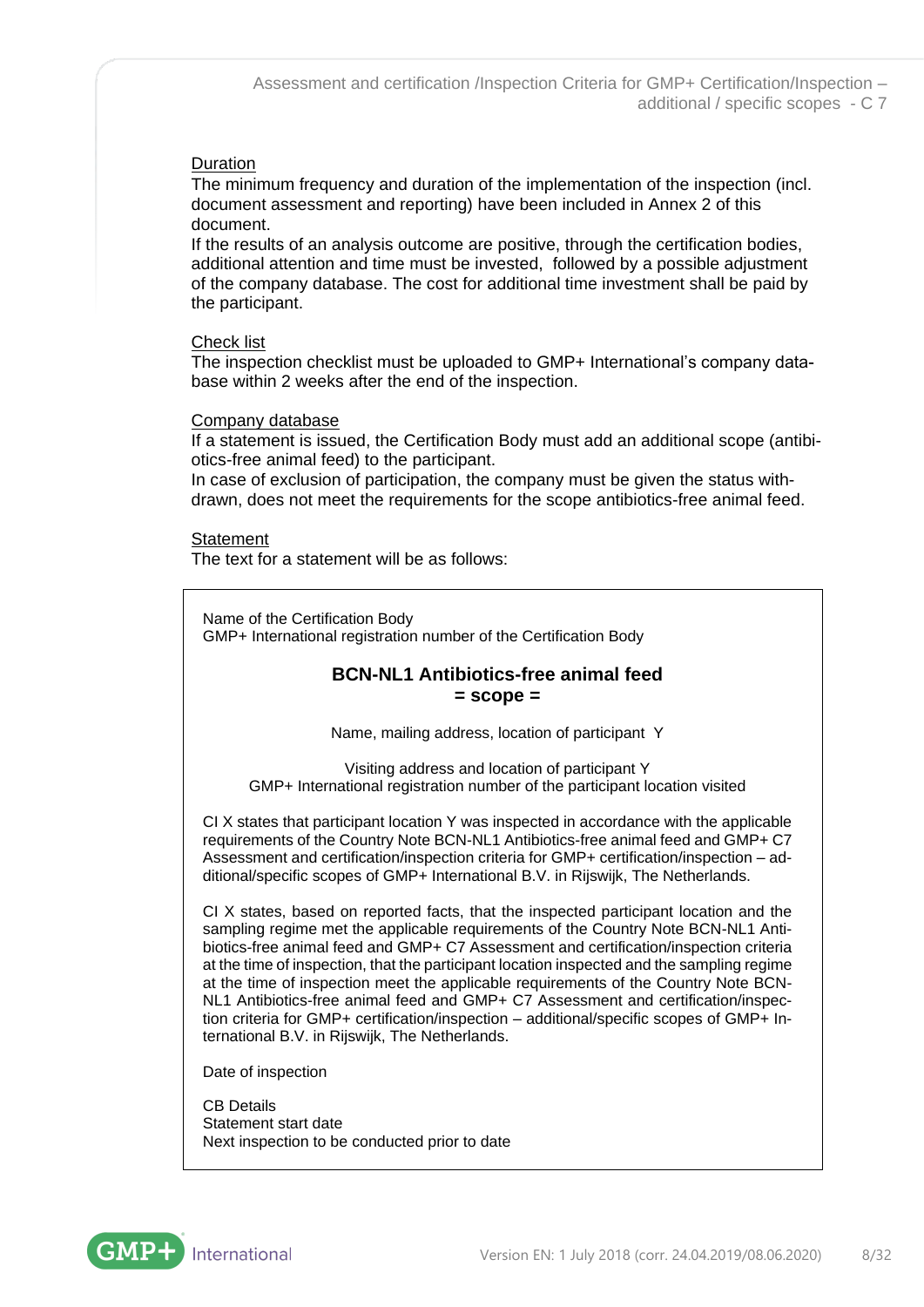# Comments:

- a. It is not permitted to mention brand names on the statement in any way.
- b. It is required to display the GMP+ logo on the statement.
- c. The start date of the statement is a date that shall always be after the date of the positive final assessment.
- d. The data of the participant must exactly be the same as registered in the legal business registration of the participant (for example Chamber of Commerce/registration at competent authority, tax/vat number).
- e. It is not permitted to use the logos of critical location, non-critical location and outsourced party on the statement other than the GMP+ accepted Certification Body.

#### Exclusion

If it is established that a GMP+ participant or temporarily accepted company no longer complies with the requirements then through the Certification Body it is obliged to impose measures and sanctions immediately in accordance with Annex 1.

Unique certification agreement/certification agreement template In the agreements (or quotations that are part of the agreements) through the Certification Body with companies, the inspection time to be invested must be included.

This inspection time must at least meet the minimum inspection time investment as recorded in the Annex 2 of GMP+ C7 *Assessment and certification criteria for GMP+ certification – additional scopes.* Referral to GMP+ C7 *Assessment and certification criteria for GMP+ certification – additional scopes* is not sufficient.

It is not permitted to deviate from the minimum obliged audit times by way of invoicing on the basis of recalculation. If, based on the findings of the inspector, a longer inspection time is required, this is possible in consultation with the participant.

It is also laid down in a unique certification agreement/certification agreement template that the GMP+ certified participant is allowed to use the GMP+ logo and that it commits to strictly comply with the conditions defined by GMP+ International in this respect.

#### Exclusion of liability GMP+ International

GMP+ International has no liability whatsoever with regard to the assessment of participants through the certification bodies. The relevant certification bodies shall indemnify GMP+ International in this regard.

This does not apply to the samples and analytics provided by order of GMP+ International.

#### **Tariffs**

The certification bodies use their own rates. On behalf of GMP+ International, through the Certification Body relevant rates as listed in GMP+ C4 *Tariffs* are charged*.*

#### Disputes between certification bodies and participants

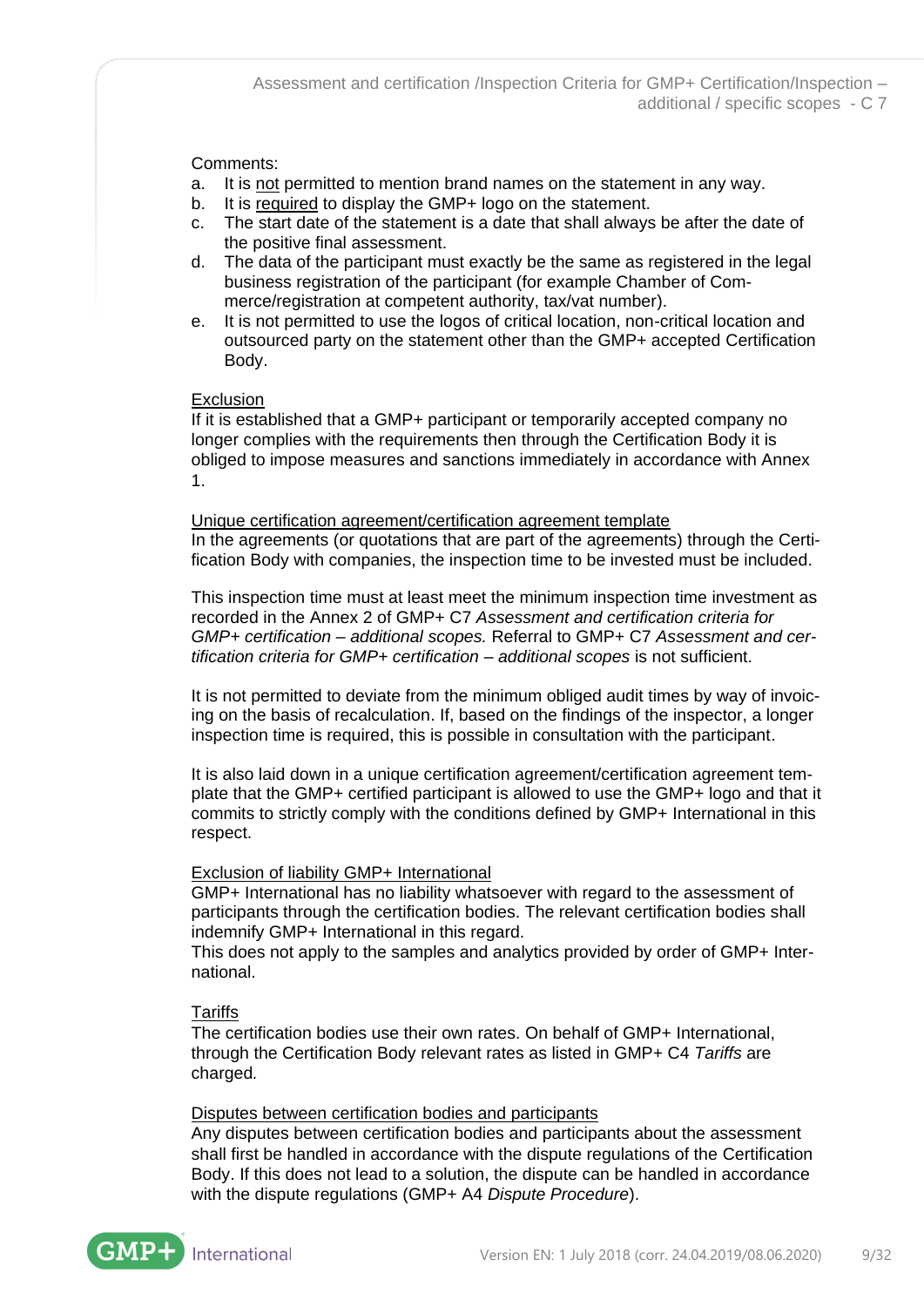# <span id="page-9-0"></span>**2.3 GMP+ BCN-NL2** *Dioxin-monitoring in laying hens (rearing) feed*

# Additional requirements Certification Body and auditors

Certification bodies who want to certify the company must send to GMP+ International a completely filled in Annex 1 of the GMP+ C10 *Acceptation requirements and procedure for Certification Bodies.*

No additional requirements exist for the certification bodies and auditors in addition to the requirements in GMP+ C10 *Acceptation requirements and procedure for Certification Bodies annex* 2 , in respect of this GMP+ BCN-NL2 *Dioxin-monitoring in laying hens (rearing) feed,* provided that they have been accepted for the scope: a. Production compound feed

# **Scope**

The audit for GMP+ BCN- NL2 *Dioxin-monitoring in laying hens (rearing) feed* shall always be complementary to a GMP+ (of equivalent – see GMP+ BA10 *Minimum purchase conditions*) standard with the scope:

a. Production of compound feed

# Duration

The minimum frequency and duration of the implementation of the audit (incl. document assessment and reporting) has been included in annex 2 of this document.

# Check list

The audit checklist must be uploaded to GMP+ International's company database within 2 weeks after the end of the audit.

# Company database

When a certificate is submitted, the Certification Body must add an additional scope (Dioxin-monitoring of laying hens (rearing) feed) to the participant.

# **Certificate**

For the certificate, the template as stated in the relevant chapters of the GMP+ C6/C12 must be used. The relevant country note must be mentioned on the certificate. Comments:

- a. It is not permitted to mention brand names on the certificate in any way.
- b. It is required to display the GMP+ logo on the certificate.
- c. The start date of the certificate is a date that shall always be after the date of the positive final assessment.
- d. The data of the participant must exactly be the same as registered in the legal business registration of the participant (for example Chamber of Commerce/registration at competent authority, tax/vat number).
- e. The text of the relevant certificate of a country note can be combined/integrated in the text of other FSA/FRA certificates.
- f. It is not permitted to use the logos of critical location, non-critical location and outsourced party on the certificate other than the GMP+ accepted Certification Body.

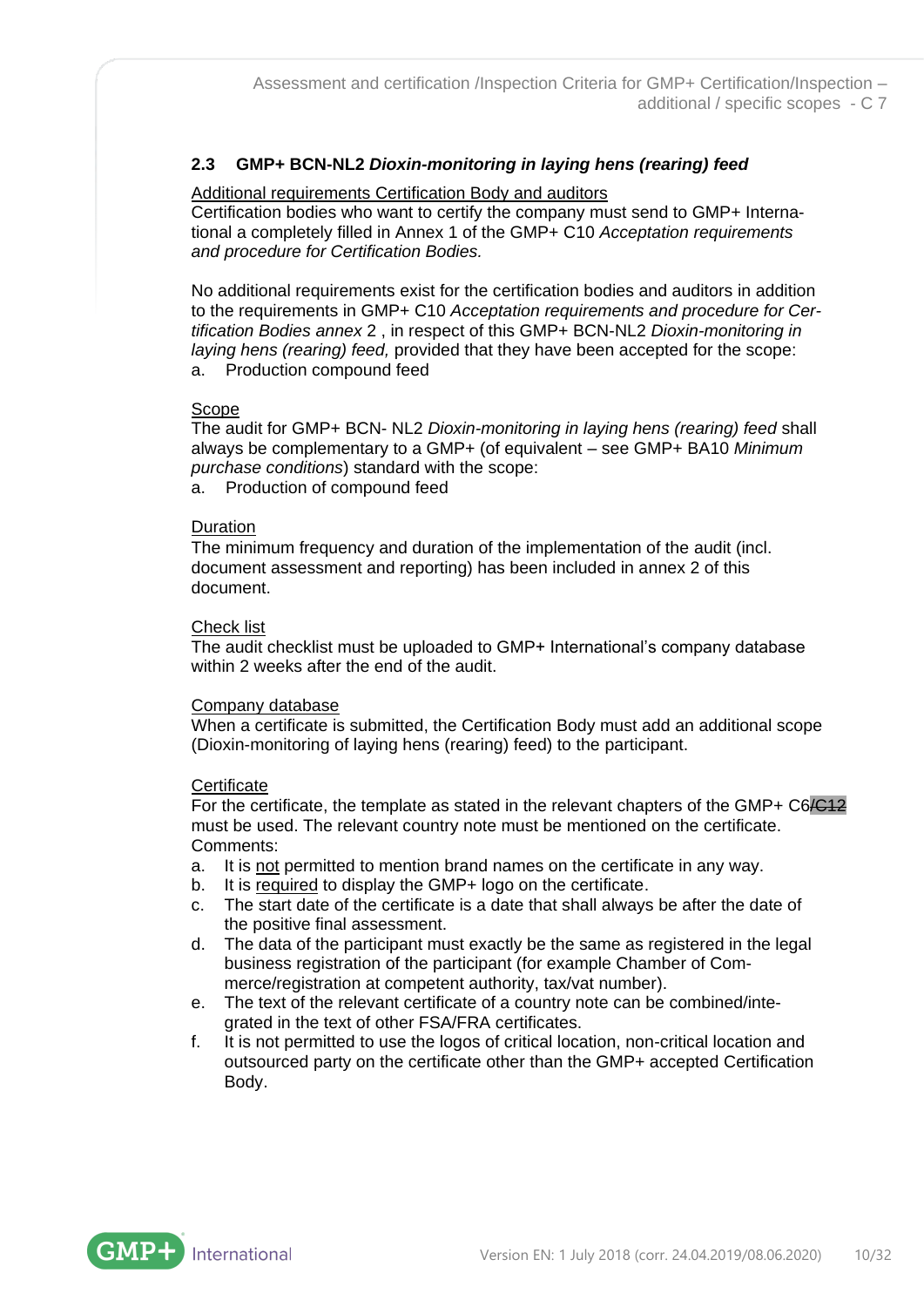# Exclusion

If it is established that a GMP+ participant or temporarily accepted company no longer complies with the requirements then, through the Certification Body, it is obliged to impose measures and sanctions immediately in accordance with Annex 1.

### Unique certification agreement/certification agreement template

In the agreements (or quotations that are part of the agreements) through the Certification Body with companies, the audit time to be invested must be included. This audit time must at least meet the minimum audit time investment as recorded in the annex 2 of GMP+ C7 *Assessment and certification criteria for GMP+ certification – additional scopes.* Referral to GMP+ C7 *Assessment and certification criteria for GMP+ certification – additional scopes* is not sufficient.

It is not permitted to deviate from the minimum obliged audit times by way of invoicing on the basis of re-calculation. If, based on the findings of the auditor, a longer audit time is required, this is possible in consultation with the participant.

It is also laid down in a unique certification agreement/certification agreement template that the GMP+ certified participant is allowed to use the GMP+ logo and that it commits to strictly comply with the conditions defined by GMP+ International in this respect.

### Exclusion of liability GMP+ International

GMP+ International has no liability whatsoever with regard to the assessment of participants through the certification bodies. The relevant certification bodies shall indemnify GMP+ International in this regard.

# **Tariffs**

The certification bodies use their own rates. On behalf of GMP+ International, through the Certification Body relevant rates as listed in GMP+ C4 *Tariffs* are charged*.*

# Disputes between certification bodies and participants

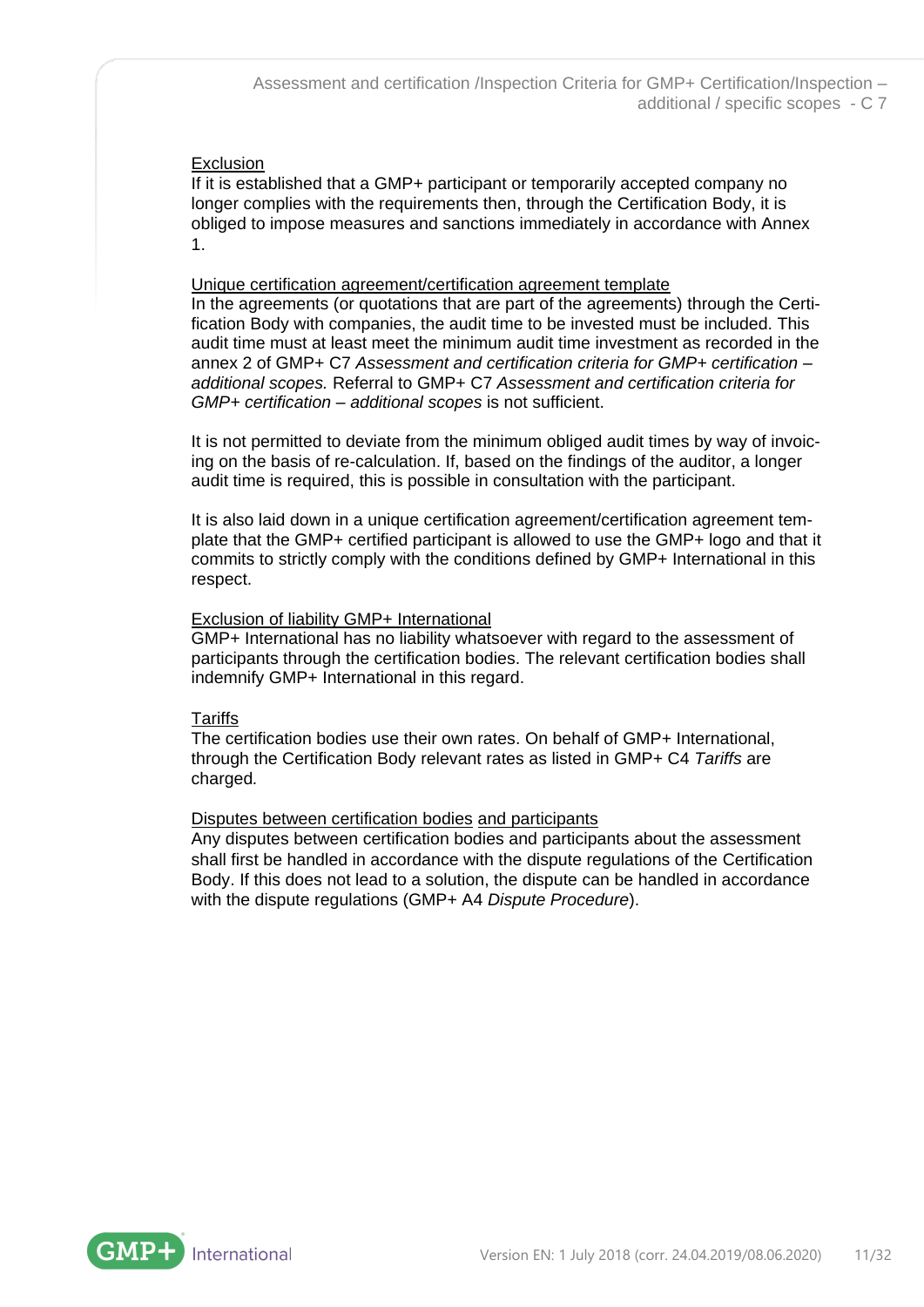# <span id="page-11-0"></span>**2.4 GMP+ BCN-DE1 –** *QM-Milch*

Additional requirements certification bodies and auditors

Certification bodies who want to certify the company must send to GMP+ International a completely filed in annex 1 of the GMP+ C10 *Acceptation requirements and procedure for Certification Bodies.*

No additional requirements exist for the certification bodies and auditors in addition to the requirements in GMP+ C10 *Acceptation requirements and procedure for Certification Bodies*, in respect of this GMP+ BCN-DE1 QM-Milch*,* provided that they have been accepted for the scope:

- a) Production of compound feed or
- b) Production of feed material or
- c) Production of premixtures or
- d) Production of additives or
- e) Trade in animal feed.

### Scope

The audit for GMP+ BCN- DE1 QM-Milch shall always be complementary to a GMP+ (or equivalent – see GMP+ BA10 *Minimum purchase conditions*) standard with the scope:

- a) Production compound feed or
- b) Production feed material or
- c) Production pre-mixtures or
- d) Production additives or
- e) Trade in animal feed.

# Duration

The minimum frequency and duration of the implementation of the audit (incl. document assessment and reporting) has been included in Annex 2 of this document.

#### Check list

The audit checklist must be uploaded to GMP+ International's company database within 2 weeks after the end of the audit.

#### Company database

When a certificate is submitted, the Certification Body must add an additional scope (GMP+ BCN- DE1 QM-Milch) to the participant.

#### **Certificate**

For the certificate, the template as stated in the relevant chapters of the GMP+ C6/C42 must be used. The relevant country note must be mentioned on the certificate. Comments:

- a. It is not permitted to mention brand names on the certificate in any way.
- b. It is required to display the GMP+ logo on the certificate.
- c. The start date of the certificate is a date that shall always be after the date of the positive final assessment.
- d. The data of the participant must exactly be the same as registered in the legal business registration of the participant (for example Chamber of Commerce/registration at competent authority, tax/vat number).
- e. The text of the relevant certificate of a country note can be combined/integrated in the text of other FSA/FRA certificates.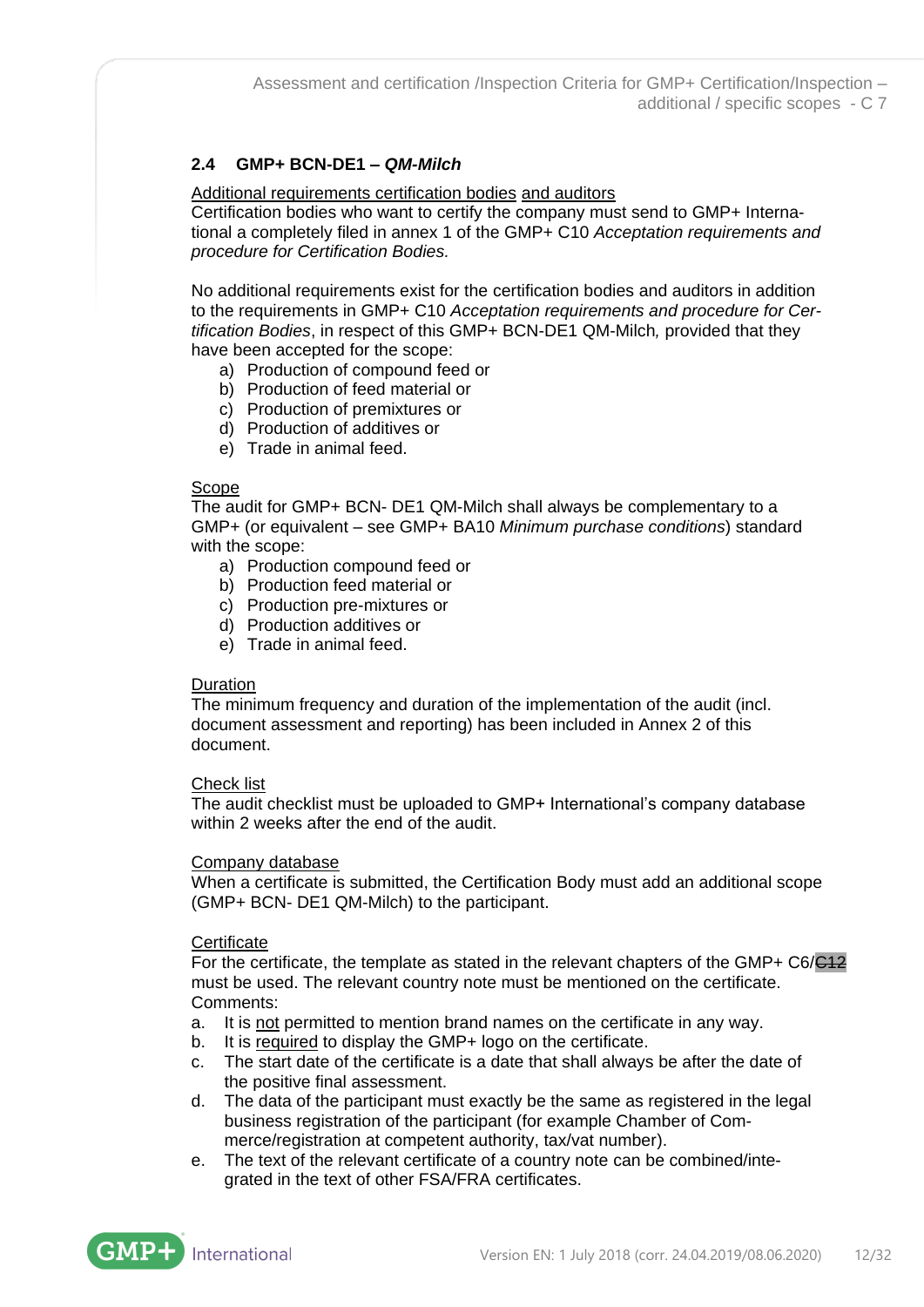f. It is not permitted to use the logos of critical location, non-critical location and outsourced party on the certificate other than the GMP+ accepted Certification Body.

### Exclusion

If it is established that a GMP+ participant or temporarily accepted company no longer complies with the requirements then through the Certification Body it is obliged to impose measures and sanctions immediately in accordance with Annex 1.

### Unique certification agreement/certification agreement template

In the agreements (or quotations that are part of the agreements) through the Certification Body with companies, the audit time to be invested must be included. This audit time must at least meet the minimum audit time investment as recorded in the annex 2 of GMP+ C7 *Assessment and certification criteria for GMP+ certification – additional scopes.* Referral to GMP+ C7 *Assessment and certification criteria for GMP+ certification – additional scopes* is not sufficient.

It is not permitted to deviate from the minimum obliged audit times by way of invoicing on the basis of re-calculation. If, based on the findings of the auditor, a longer audit time is required, this is possible in consultation with the participant.

It is also laid down in a unique certification agreement/certification agreement template that the GMP+ certified participant is allowed to use the GMP+ logo and that it commits to strictly comply with the conditions defined by GMP+ International in this respect.

#### Exclusion of liability GMP+ International

GMP+ International has no liability whatsoever with regard to the assessment of participants through the certification bodies. The relevant certification bodies shall indemnify GMP+ International in this regard.

#### **Tariffs**

The certification bodies use their own rates. On behalf of GMP+ International, through the Certification Body relevant rates as listed in GMP+ C4 *Tariffs* are charged*.*

# Disputes between certification bodies and participants

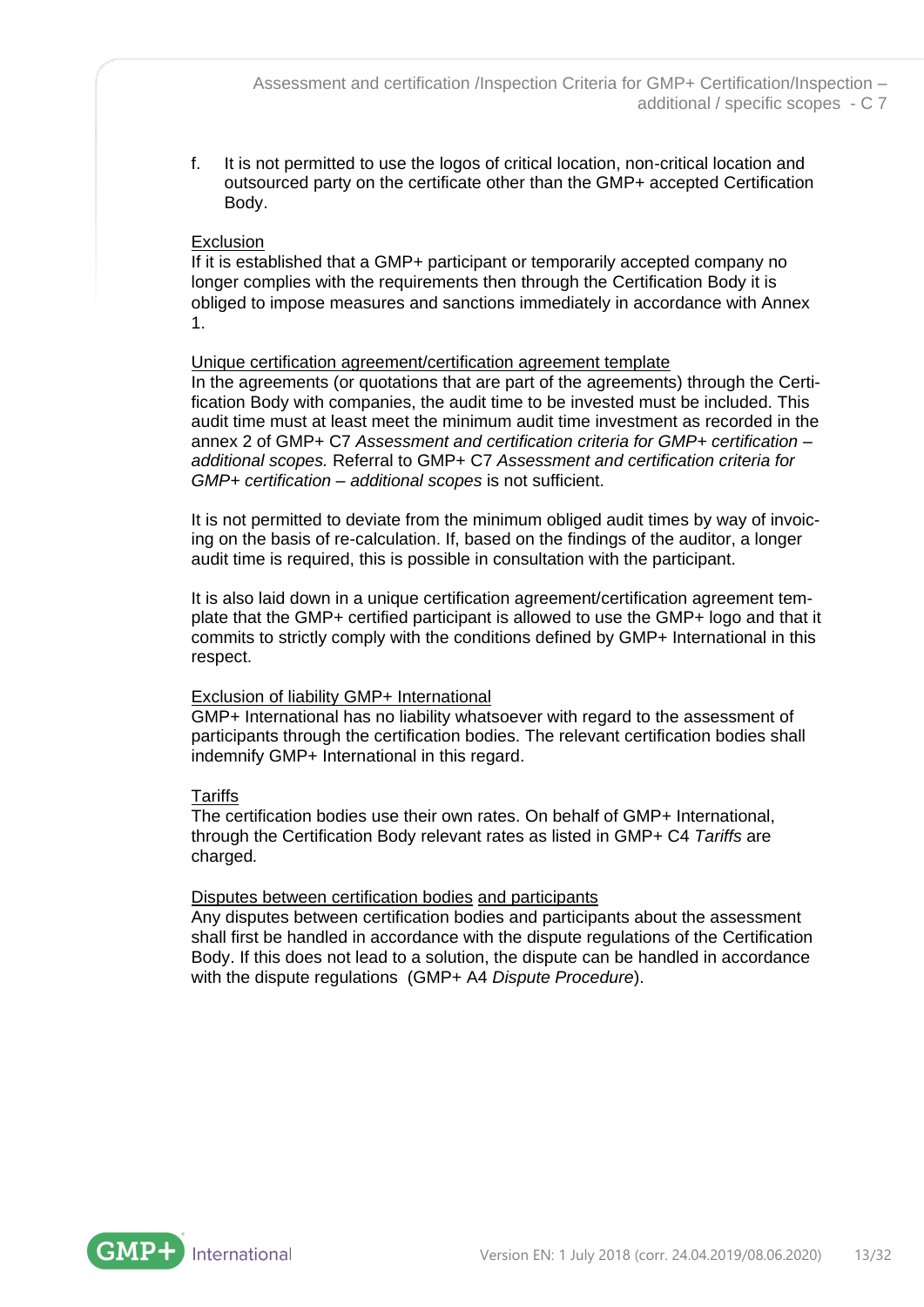# <span id="page-13-0"></span>**2.5 GMP+ BCN-CN-1** *Supplier Assurance for China*

NOTE: as from 01.01.2024 initial certification- and recertification audits cannot be performed anymore. Existing GMP+ Country Note certificates will still be accepted until the expiration of the certificate or the switch to the GMP+ FC scheme 2020, which-ever comes first.

### Additional requirements certification bodies and auditors

Certification bodies who want to certify a company must send to GMP+ International a completely filed in annex 1 of the GMP+ C10 *Acceptation requirements and procedure for Certification Bodies.*

No additional requirements exist for the certification bodies and auditors in addition to the requirements in GMP+ C10 *Acceptation requirements and procedure for Certification Bodies* in respect of this GMP+ BCN-CN-1 Supplier Assurance for China*,*  provided that they have been accepted for the scope:

- a) Production of compound feed or
- b) Production of pre-mixtures.

### Scope

The audit for GMP+ BCN-CN-1 Supplier Assurance for China shall always be complementary to a GMP+ (of equivalent – see GMP+ BA10 *Minimum purchase conditions*) standard with the scope:

- a) Production of compound feed or
- b) Production of pre-mixtures.

#### Duration

The minimum frequency and duration of the implementation of the audit (incl. document assessment and reporting) has been included in Annex 2 of this document.

#### Check list

The audit checklist must be uploaded to GMP+ International's company database within 2 weeks after the end of the audit.

#### Company database

When a certificate is submitted, the Certification Body must add an additional scope (GMP+ BCN-CN-1 Supplier Assurance for China) to the participant.

#### **Certificate**

For the certificate, the template as stated in the relevant chapters of the GMP+ C6/C12 must be used. The relevant country note must be mentioned on the certificate. Comments:

- a. It is not permitted to mention brand names on the certificate in any way.
- b. It is required to display the GMP+ logo on the certificate.
- c. The start date of the certificate is a date that shall always be after the date of the positive final assessment.
- d. The data of the participant must exactly be the same as registered in the legal business registration of the participant (for example Chamber of Commerce/registration at competent authority, tax/vat number).
- e. The text of the relevant certificate of a country note can be combined/integrated in the text of other FSA/FRA certificates.

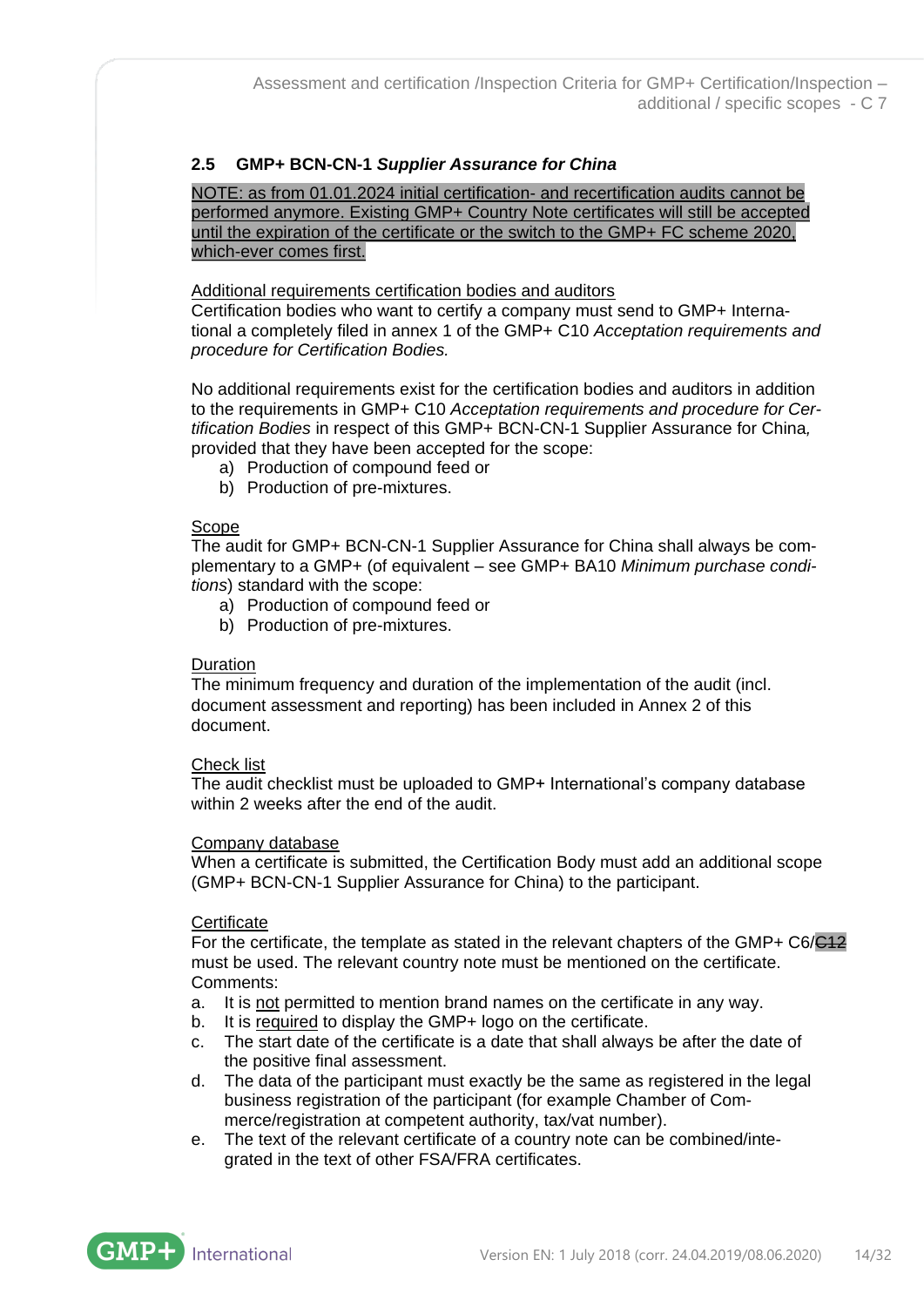f. It is not permitted to use the logos of critical location, non-critical location and outsourced party on the certificate other than the GMP+ accepted Certification Body.

### Exclusion

If it is established that a GMP+ participant or temporarily accepted company no longer complies with the requirements then through the Certification Body it is obliged to impose measures and sanctions immediately in accordance with Annex 1.

### Unique certification agreement/certification agreement template

In the agreements (or quotations that are part of the agreements) through the Certification Body with companies, the audit time to be invested must be included. This audit time must at least meet the minimum audit time investment as recorded in the annex 2 of GMP+ C7 *Assessment and certification criteria for GMP+ certification – additional scopes.* Referral to GMP+ C7 *Assessment and certification criteria for GMP+ certification – additional scopes* is not sufficient.

It is not permitted to deviate from the minimum obliged audit times by way of invoicing on the basis of re-calculation. If, based on the findings of the auditor, a longer audit time is required, this is possible in consultation with the participant.

It is also laid down in a unique certification agreement/certification agreement template that the GMP+ certified participant is allowed to use the GMP+ logo and that it commits to strictly comply with the conditions defined by GMP+ International in this respect.

#### Exclusion of liability GMP+ International

GMP+ International has no liability whatsoever with regard to the assessment of participants through the certification bodies. The relevant certification bodies shall indemnify GMP+ International in this regard.

#### **Tariffs**

The certification bodies use their own rates. On behalf of GMP+ International, through the Certification Body relevant rates as listed in GMP+ C4 *Tariffs* are charged*.*

# Disputes between certification bodies and participants

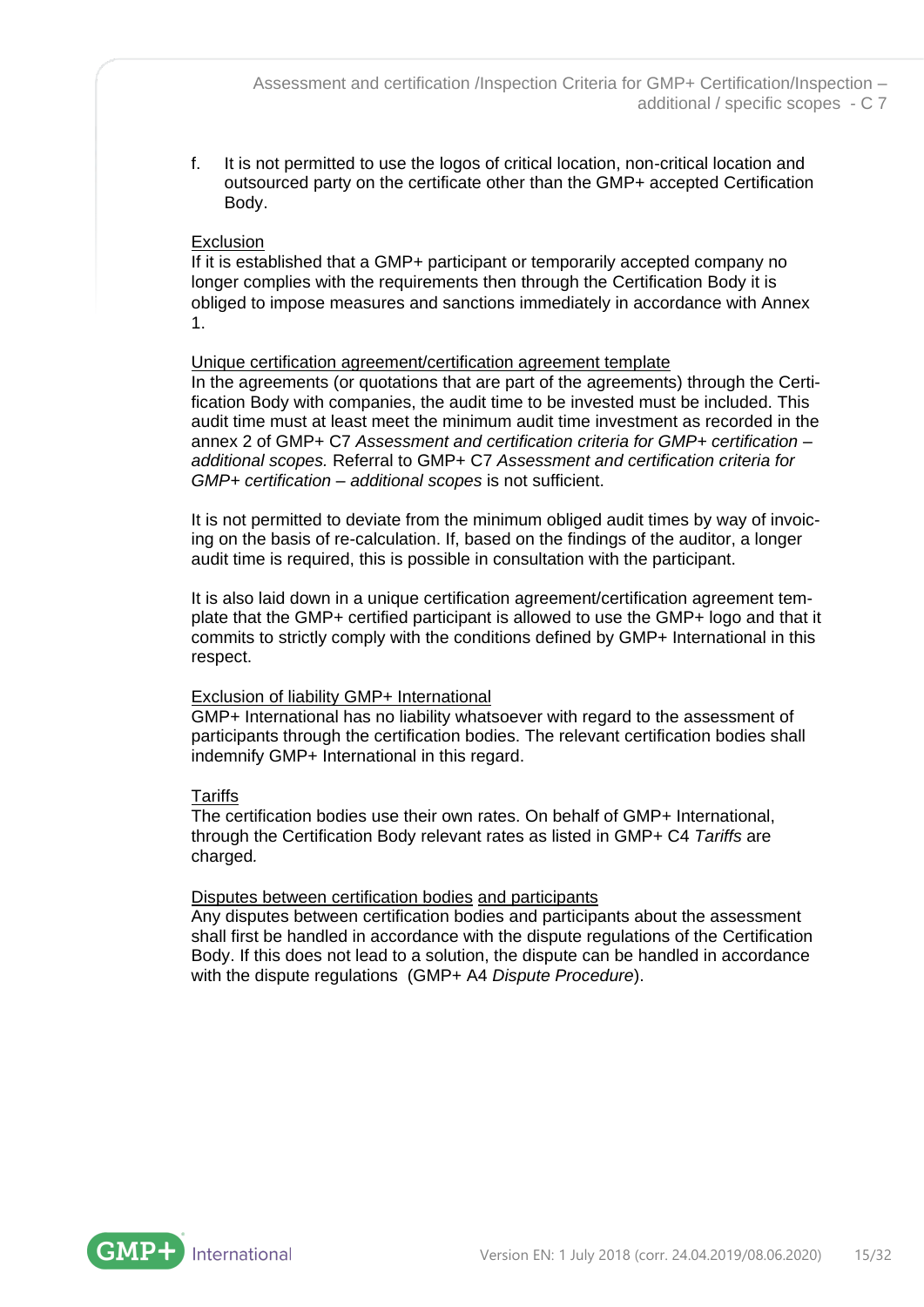# <span id="page-15-0"></span>**2.6 GMP+ BCN-CEE** *Additional requirements for Central & Eastern Europe*

NOTE: as from 01.01.2022 initial certification- and recertification audits cannot be performed anymore. Existing GMP+ Country Note certificates will still be accepted until the expiration of the certificate or the switch to the GMP+ FC scheme 2020, whichever comes first.

#### Additional requirements certification bodies and auditors

Certification bodies who want to certify a company must send to GMP+ International a completely filed in annex 1 of the GMP+ C10 *Acceptation requirements and procedure for Certification Bodies.*

No additional requirements exist for the certification bodies and auditors in addition to the requirements in GMP+ C10 *Acceptation requirements and procedure for Certification Bodies*, in respect of this GMP+ BCN-CEE Additional requirements for Central & Eastern Europe, provided that they have been accepted for the scope:

- a) Production of compound feed
- b) Production of pre-mixtures

#### Scope

The audit for GMP+ BCN-Central & Eastern Europe shall always be complementary to a GMP+ (of equivalent – see GMP+ BA10 *Minimum purchase conditions*) standard with the scope:

- a) Production of compound feed
- b) Production of pre-mixtures

#### Duration

The minimum frequency and duration of the implementation of the audit (incl. document assessment and reporting) has been included in Annex 2 of this document.

#### Check list

The audit checklist must be uploaded to GMP+ International's company database within 2 weeks after the end of the audit.

#### Company database

When a certificate is submitted, the Certification Body must add an additional scope (GMP+ BCN-CEE Additional requirements for Central & Eastern Europe) to the participant.

#### **Certificate**

For the certificate, the template as stated in the relevant chapters of the GMP+ C6/C42 must be used. The relevant country note must be mentioned on the certificate. Comments:

- a. It is not permitted to mention brand names on the certificate in any way.
- b. It is required to display the GMP+ logo on the certificate.
- c. The start date of the certificate is a date that shall always be after the date of the positive final assessment.
- d. The data of the participant must exactly be the same as registered in the legal business registration of the participant (for example Chamber of Commerce/registration at competent authority, tax/vat number).
- e. The text of the relevant certificate of a country note can be combined/integrated in the text of other FSA/FRA certificates.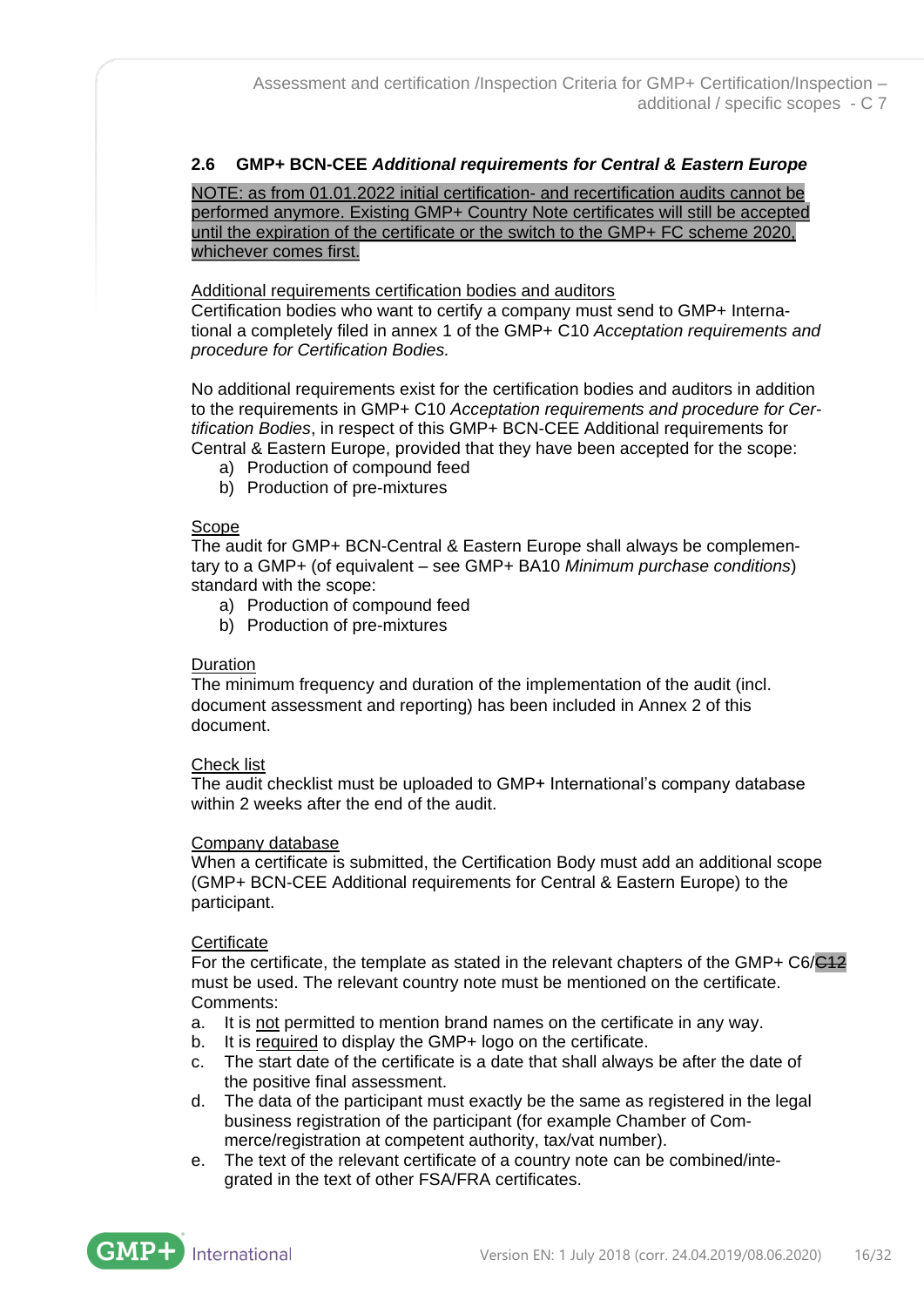f. It is not permitted to use the logos of critical location, non-critical location and outsourced party on the certificate other than the GMP+ accepted Certification Body.

### Exclusion

If it is established that a GMP+ participant or temporarily accepted company no longer complies with the requirements then through the Certification Body it is obliged to impose measures and sanctions immediately in accordance with Annex 1.

### Unique certification agreement/certification agreement template

In the agreements (or quotations that are part of the agreements) through the Certification Body with companies, the audit time to be invested must be included. This audit time must at least meet the minimum audit time investment as recorded in the annex 2 of GMP+ C7 *Assessment and certification criteria for GMP+ certification – additional scopes.* Referral to GMP+ C7 *Assessment and certification criteria for GMP+ certification – additional scopes* is not sufficient.

It is not permitted to deviate from the minimum obliged audit times by way of invoicing on the basis of re-calculation. If, based on the findings of the auditor, a longer audit time is required, this is possible in consultation with the participant.

It is also laid down in a unique certification agreement/certification agreement template that the GMP+ certified participant is allowed to use the GMP+ logo and that it commits to strictly comply with the conditions defined by GMP+ International in this respect.

#### Exclusion of liability GMP+ International

GMP+ International has no liability whatsoever with regard to the assessment of participants through the certification bodies. The relevant certification bodies shall indemnify GMP+ International in this regard.

#### **Tariffs**

The certification bodies use their own rates. On behalf of GMP+ International, through the Certification Body relevant rates as listed in GMP+ C4 *Tariffs* are charged*.*

# Disputes between certification bodies and participants

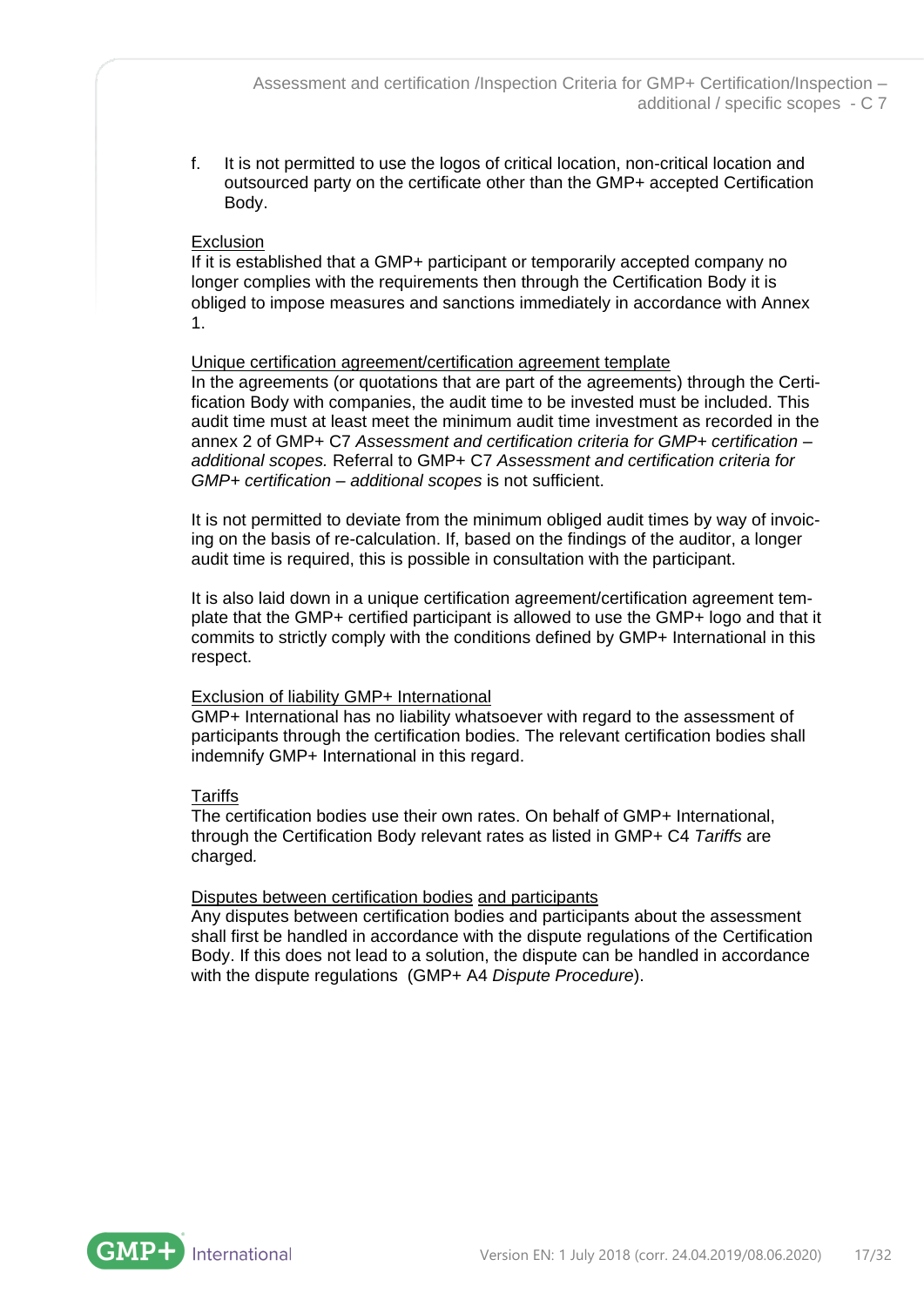# <span id="page-17-0"></span>**2.7 GMP+ BCN-IT** *specific requirements for Italy*

NOTE: as from 01.01.2022 initial certification- and recertification audits cannot be performed anymore. Existing GMP+ Country Note certificates will still be accepted until the expiration of the certificate or the switch to the GMP+ FC scheme 2020, whichever comes first.

### Additional requirements certification bodies and auditors

Certification bodies who want to certify a company must send to GMP+ International a completely filed in annex 1 of the GMP+ C10 *Acceptation requirements and procedure for Certification Bodies.*

No additional requirements exist for the certification bodies and auditors in addition to the requirements in GMP+ C10 *Acceptation requirements and procedure for Certification Bodies*, in respect of this GMP+ BCN-IT specific requirements for Italy, provided that they have been accepted for the scope:

- a) Production of compound feed
- b) Production of pre-mixtures
- c) Production of feed materials
- d) Trade (in compound feed, premixtures, feed materials).
- e) Road transport of animal feed.

#### Scope

The audit for GMP+ BCN-specific requirements for Italy shall always be complementary to a GMP+ (of equivalent – see GMP+ BA10 *Minimum purchase conditions*) standard with the scope:

- a) Production of compound feed
- b) Production of premixtures
- c) Production of feed materials
- d) Trade (in compound feed, premixtures, feed materials).
- e) Road transport of animal feed.

#### Duration

The minimum frequency and duration of the implementation of the audit (incl. document assessment and reporting) has been included in Annex 2 of this document.

#### Check list

The audit checklist must be uploaded to GMP+ International's company database within 2 weeks after the end of the audit.

#### Company database

When a certificate is submitted, the Certification Body must add an additional scope (GMP+ BCN-IT specific requirements for Italy) to the participant.

#### **Certificate**

For the certificate, the template as stated in the relevant chapters of the GMP+ C6/C42 must be used. The relevant country note must be mentioned on the certificate. Comments:

- a. It is not permitted to mention brand names on the certificate in any way.
- b. It is required to display the GMP+ logo on the certificate.
- c. The start date of the certificate is a date that shall always be after the date of the positive final assessment.

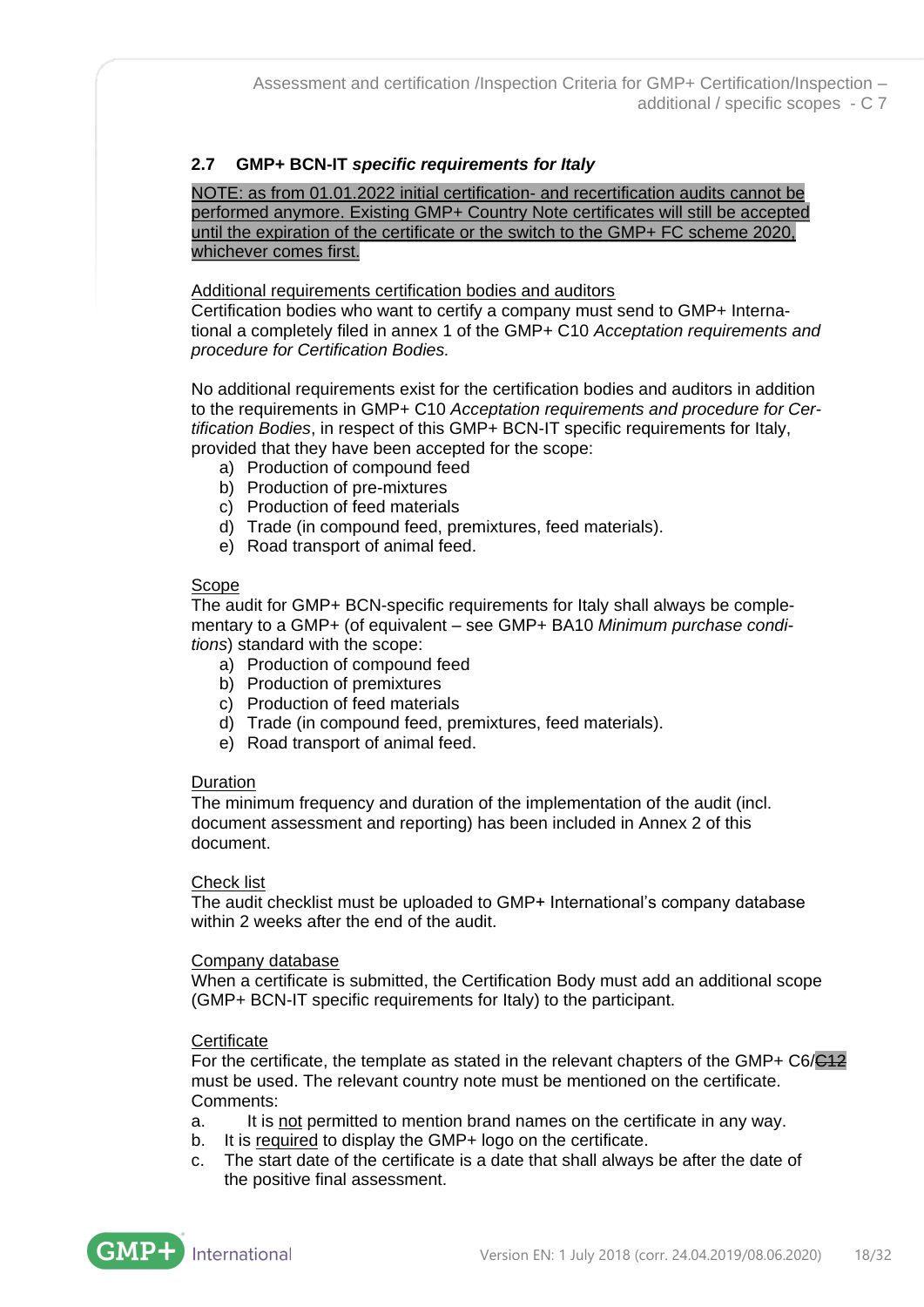- d. The data of the participant must exactly be the same as registered in the legal business registration of the participant (for example Chamber of Commerce/registration at competent authority, tax/vat number).
- e. The text of the relevant certificate of a country note can be combined/integrated in the text of other FSA/FRA certificates.
- f. It is not permitted to use the logos of critical location, non-critical location and outsourced party on the certificate other than the GMP+ accepted Certification Body.

### Exclusion

If it is established that a GMP+ participant or temporarily accepted company no longer complies with the requirements then through the Certification Body it is obliged to impose measures and sanctions immediately in accordance with Annex 1.

#### Unique certification agreement/certification agreement template

In the agreements (or quotations that are part of the agreements) through the Certification Body with companies, the audit time to be invested must be included. This audit time must at least meet the minimum audit time investment as recorded in the annex 2 of GMP+ C7 *Assessment and certification criteria for GMP+ certification – additional scopes.* Referral to GMP+ C7 *Assessment and certification criteria for GMP+ certification – additional scopes* is not sufficient.

It is not permitted to deviate from the minimum obliged audit times by way of invoicing on the basis of re-calculation. If, based on the findings of the auditor, a longer audit time is required, this is possible in consultation with the participant.

It is also laid down in a unique certification agreement/certification agreement template that the GMP+ certified participant is allowed to use the GMP+ logo and that it commits to strictly comply with the conditions defined by GMP+ International in this respect.

#### Exclusion of liability GMP+ International

GMP+ International has no liability whatsoever with regard to the assessment of participants through the certification bodies. The relevant certification bodies shall indemnify GMP+ International in this regard.

#### **Tariffs**

The certification bodies use their own rates. On behalf of GMP+ International, through the Certification Body relevant rates as listed in GMP+ C4 *Tariffs* are charged*.*

#### Disputes between certification bodies and participants

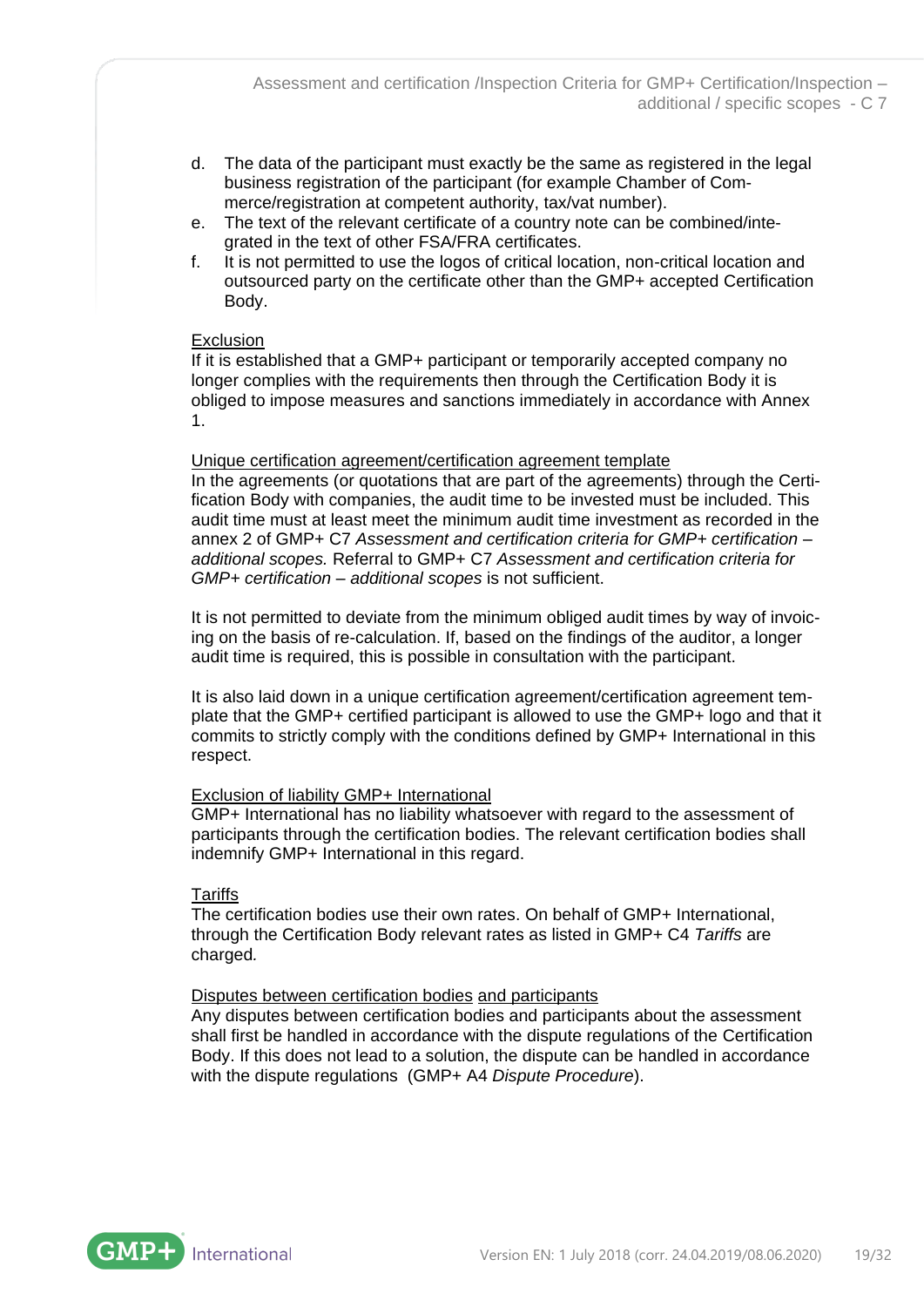# <span id="page-19-0"></span>**2.8 GMP+ BCN-VN** *specific requirements for Vietnam*

NOTE: as from 01.01.2023 initial certification- and recertification audits cannot be performed anymore. Existing GMP+ Country Note certificates will still be accepted until the expiration of the certificate or the switch to the GMP+ FC scheme 2020, whichever comes first.

### Additional requirements certification bodies and auditors

Certification bodies who want to certify a company must send to GMP+ International a completely filed in annex 1 of the GMP+ C10 *Acceptation requirements and procedure for Certification Bodies.*

No additional requirements exist for the certification bodies and auditors in addition to the requirements in GMP+ C10 *Acceptation requirements and procedure for Certification Bodies*, in respect of this GMP+ BCN-VN *specific requirements for Vietnam*, provided that they have been accepted for the scope:

- a) Production of compound feed
- b) Production of pre-mixtures
- c) Production of feed materials
- d) Trade (in compound feed, premixtures, feed materials).

#### **Scope**

The audit for GMP+ BCN-VN *specific requirements for Vietnam* shall always be complementary to a GMP+ (of equivalent – see GMP+ BA10 *Minimum purchase conditions*) standard with the scope:

- a) Production of compound feed
- b) Production of pre-mixtures
- c) Production of feed materials
- d) Trade (in compound feed, pre-mixtures, feed materials).

#### Duration

The minimum frequency and duration of the implementation of the audit (incl. document assessment and reporting) has been included in Annex 2 of this document.

#### Check list

The checklist must be uploaded to GMP+ International's company database within 2 weeks after the end of the audit.

#### Company database

When a certificate is submitted, the Certification Body must add an additional scope GMP+ BCN-VN *specific requirements for Vietnam* to the participant.

# **Certificate**

For the certificate, the template as stated in the relevant chapters of the GMP+ C6/C12 must be used. The relevant country note must be mentioned on the certificate. Comments:

- a. It is not permitted to mention brand names on the certificate in any way.
- b. It is required to display the GMP+ logo on the certificate.
- c. The start date of the certificate is a date that shall always be after the date of the positive final assessment.
- d. The data of the participant must exactly be the same as registered in the legal business registration of the participant (for example Chamber of Commerce/registration at competent authority, tax/vat number).

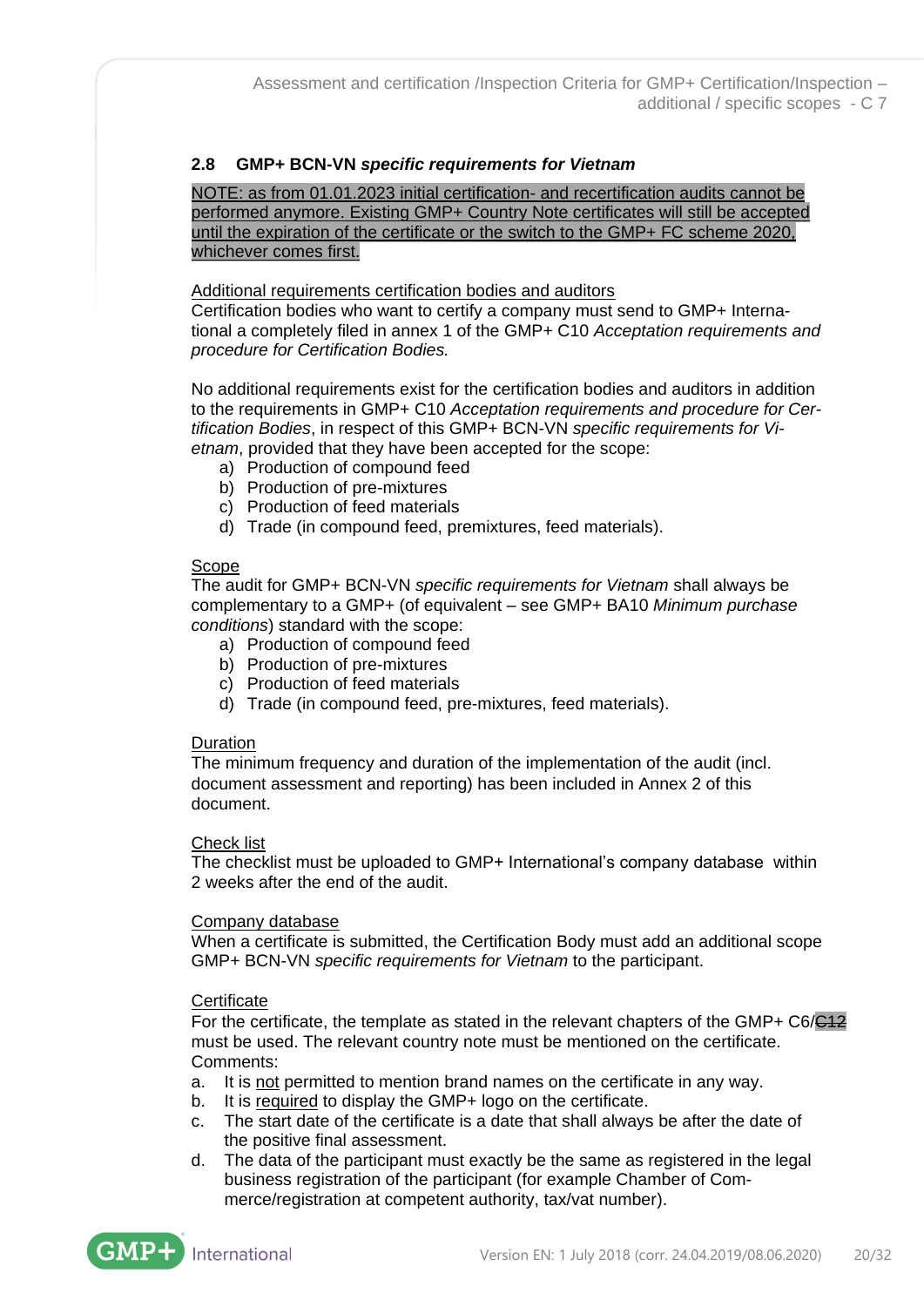- e. The text of the relevant certificate of a country note can be combined/integrated in the text of other FSA/FRA certificates.
- f. It is not permitted to use the logos of critical location, non-critical location and outsourced party on the certificate other than the GMP+ accepted Certification Body.

### **Exclusion**

If it is established that a GMP+ participant or temporarily accepted company no longer complies with the requirements then through the Certification Body it is obliged to impose measures and sanctions immediately in accordance with Annex 1.

### Unique certification agreement/certification agreement template

In the agreements (or quotations that are part of the agreements) through the Certification Body with companies, the audit time to be invested must be included. This audit time must at least meet the minimum audit time as mentioned in the annex 2 of GMP+ C7 *Assessment and certification criteria for GMP+ certification – additional scopes/specific scopes.* Referral to GMP+ C7 *Assessment and certification criteria for GMP+ certification – additional scopes/specific scopes* is not sufficient.

It is not permitted to deviate from the minimum obliged audit times by way of invoicing on the basis of recalculation. If, based on the findings of the auditor, a longer audit time is required, this is possible in consultation with the participant.

It is also laid down in a unique certification agreement/certification agreement template that the GMP+ certified participant is allowed to use the GMP+ logo and that it commits to strictly comply with the conditions defined by GMP+ International in this respect.

# Exclusion of liability GMP+ International

GMP+ International has no liability whatsoever with regard to the assessment of participants through the certification bodies. The relevant certification bodies shall indemnify GMP+ International in this regard.

#### Tariffs

The certification bodies use their own rates. On behalf of GMP+ International, through the Certification Body relevant rates as listed in GMP+ C4 *Tariffs* are charged*.*

#### Disputes between certification bodies and participants

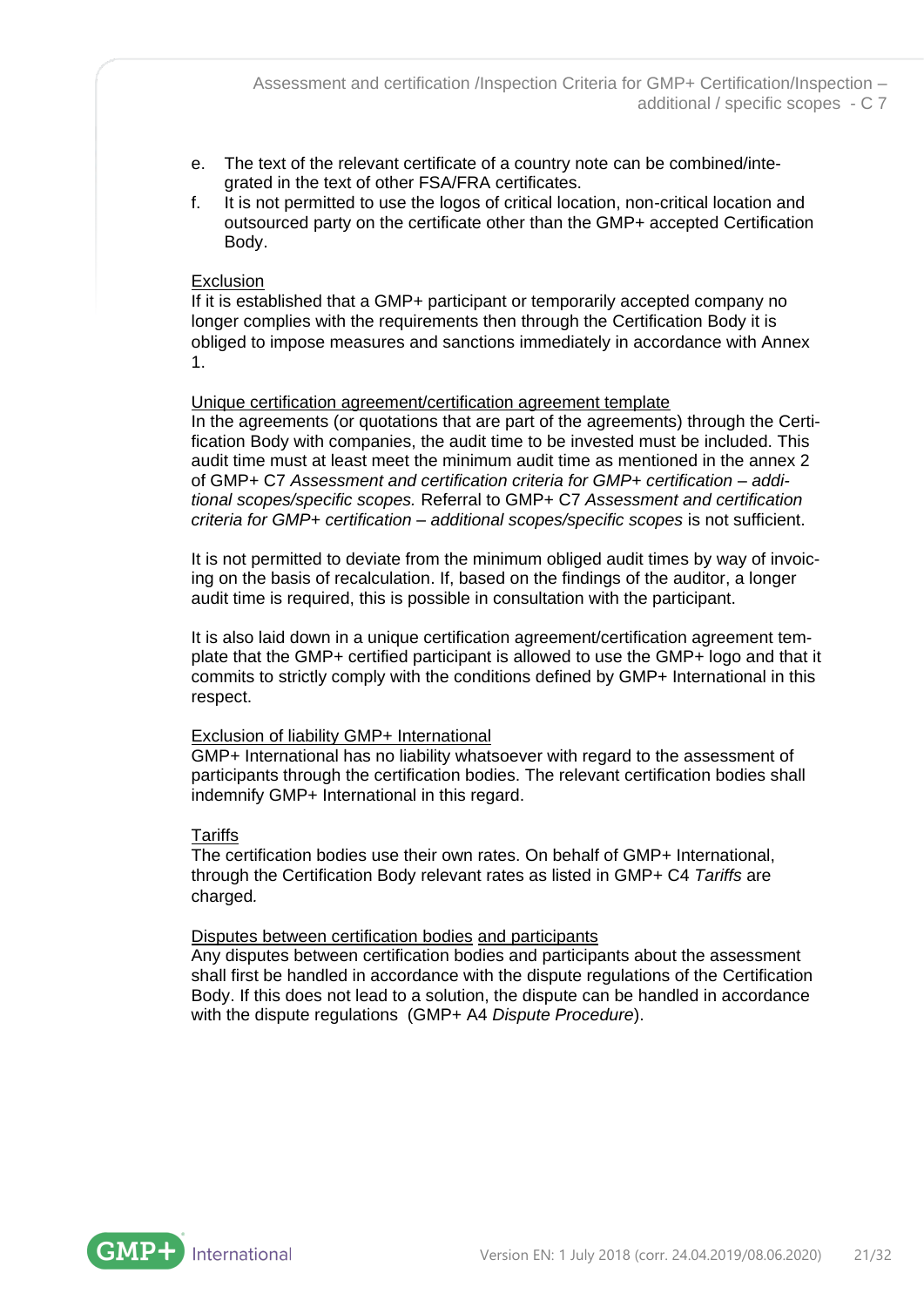# <span id="page-21-0"></span>**2.9 GMP+ B11** *Protocol for GMP+ registration for laboratories*

### *Guidance:*

*Because the assessment of the performance criteria as stated in the GMP+ BA11 are related to specific critical contaminants and not of the assessment of the management system and the assessment is a desk study, it was decided to implement the certification requirements into this document.*

*Although in the GMP+ B11 terminology verification and registration is used, it was decided for certification requirements the following:*

- *- Verification is equal to audit.*
- *- Registration is equal to certification.*

*Instead of a "certificate" a "statement" will be issued.*

Certification bodies who want to certify a company must send to GMP+ International a completely filed in annex 1 of the GMP+ C10 *Acceptation requirements and procedure for Certification Bodies* to apply for acceptance for the scope Registered Laboratory by GMP+ International.

No additional requirements will be applicable the certification bodies and auditors if they have a valid acceptation for the scope:

a) Laboratory testing.

### Additional requirements certification bodies and auditors*:*

When the Certification Body/auditor is not (yet) accepted for the scope Laboratory Testing, the Certification Body must ensure that the auditor/technical/material expert complies with the requirements as stated in Annex 2 of the GMP+ C10 *Acceptation requirements and procedure for Certification Bodies*

#### Audit

Only if the company complies with the requirements as set out in the GMP+ B11 *Protocol for GMP+ registration for laboratories* and in the GMP+ BA11 *Performance Criteria for GMP+ Registered Laboratories* a statement can be issued by the Certification Body. Assessment by the Certification Body have to be performed in accordance with Annex 1 of this document. The auditor and technical/material expert may only perform the desk study of the same participant six consecutive times. Then rotation of the auditor and technical/material expert must take place.

#### Duration

The mandaroty minimum frequency and audit times (incl. preparation and reporting) has been included in Annex 2 of this document. For the initial assessment the audit time for the Initial Certification Audit must be used and for the annual assessment the audit time for the unannounced/announced surveillance audit must be used.

#### Check list

The checklist report must be uploaded to GMP+ International's company database within 2 weeks after the end of the audit.

#### GMP+ Company Database

When a statement is submitted, the Certification Body must add an additional scope *Registered Laboratory* to the participant in the GMP+ company database.

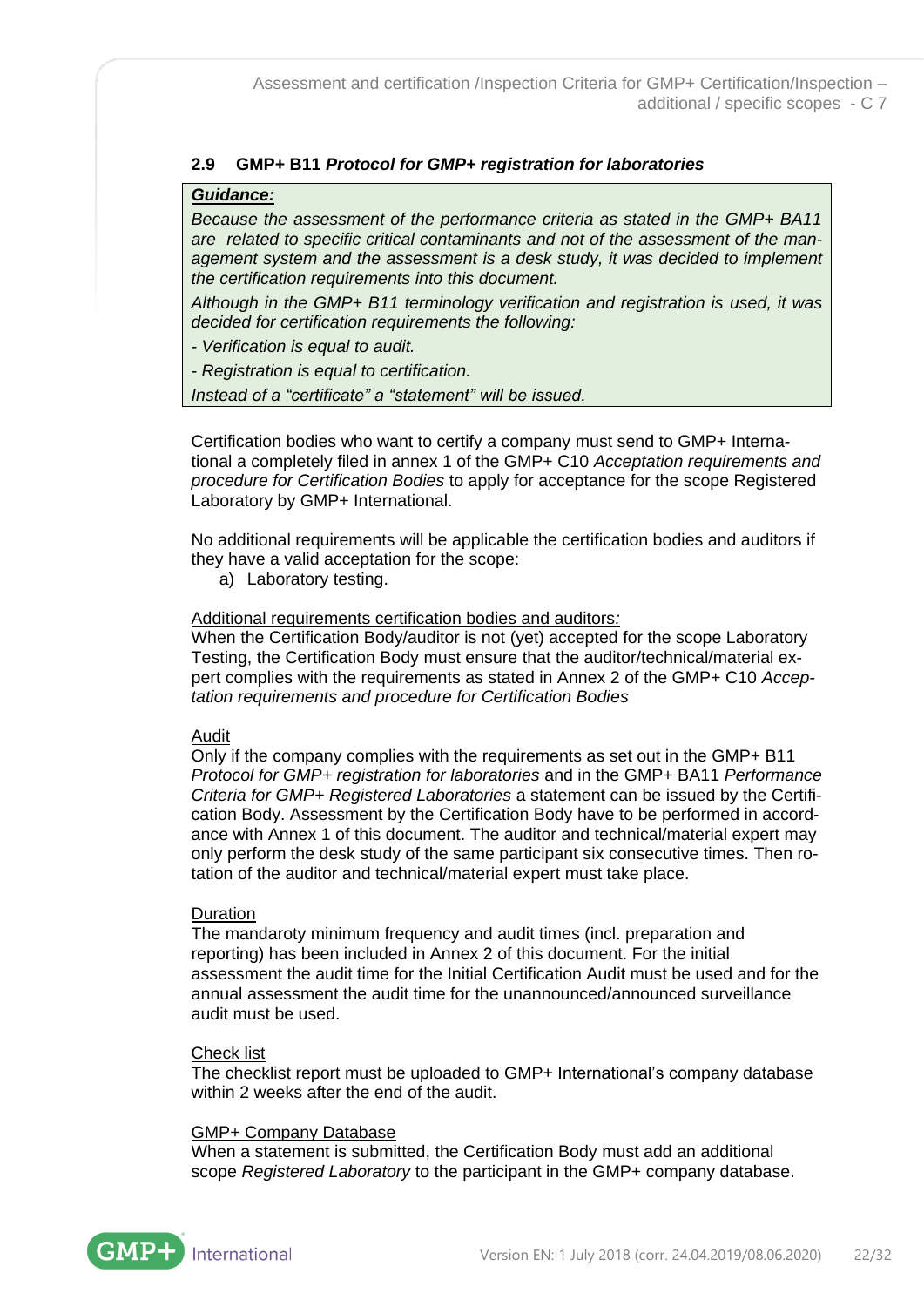#### **Statement**

The validity of the statement is maximum 14 months. The text for a statement will be as follows:

Name of the Certification Body GMP+ International registration number of the Certification Body

# GMP+ B11 *Protocol for GMP+ registration for laboratories* Registered Laboratory

Name, location of the participant GMP+ International registration number of the participant

The Certification Body (name of the Certification Body) states that participant (name participant) was audited in accordance with the applicable requirements of the GMP+ B11 *Protocol for GMP+ registration for laboratories* and GMP+ C7 Assessment and certification/inspection criteria for GMP+ certification/inspection – additional/specific scopes of GMP+ International B.V. in Rijswijk, The Netherlands.

The Certification Body (name of the Certification Body) states, based on desk study, that the performance criteria as mentioned in the GMP+ BA11 *Performance criteria for GMP+ Registered Laboratory* are met for the following analyses:

|                     | Operation               | <b>Material/matrix</b> |                       |                |  |
|---------------------|-------------------------|------------------------|-----------------------|----------------|--|
|                     |                         | Feed ma-               | <b>Feed additives</b> | Feed (com-     |  |
|                     |                         | terial                 | and premix-           | pound feed and |  |
|                     |                         |                        | tures                 | complementary  |  |
|                     |                         |                        |                       | feed)          |  |
| <b>Mycotoxins</b>   |                         |                        |                       |                |  |
|                     | <b>Aflatoxin B1</b>     |                        | Not possi-            |                |  |
|                     |                         |                        | ble                   |                |  |
| <b>Dioxins/PCBs</b> |                         |                        |                       |                |  |
|                     | Sum of dioxins and di-  |                        |                       |                |  |
|                     | oxin-like PCBs          |                        |                       |                |  |
|                     | <b>Dioxins</b>          |                        |                       |                |  |
|                     | <b>Dioxin-like PCBs</b> |                        |                       |                |  |
|                     | Non-dioxin-like PCBs    |                        |                       |                |  |
| <b>Heavy metals</b> |                         |                        |                       |                |  |
|                     | Arsenic                 |                        |                       |                |  |
|                     | Lead                    |                        |                       |                |  |
|                     | Cadmium                 |                        |                       |                |  |
|                     | <b>Mercury</b>          |                        | Not possi-            |                |  |
|                     |                         |                        | ble                   |                |  |
|                     | <b>Fluorine</b>         |                        | Not possi-            |                |  |
|                     |                         |                        | ble                   |                |  |
| <b>Pesticides</b>   |                         |                        |                       |                |  |
|                     | <b>Pesticides</b>       |                        |                       |                |  |
|                     |                         |                        |                       |                |  |
| No                  | <b>Operation</b>        | Material/matrix        |                       |                |  |
|                     |                         | <b>Feed material</b>   | <b>Feed additives</b> | Feed (com-     |  |
|                     |                         |                        | and premix-           | pound feed and |  |
|                     |                         |                        | tures                 |                |  |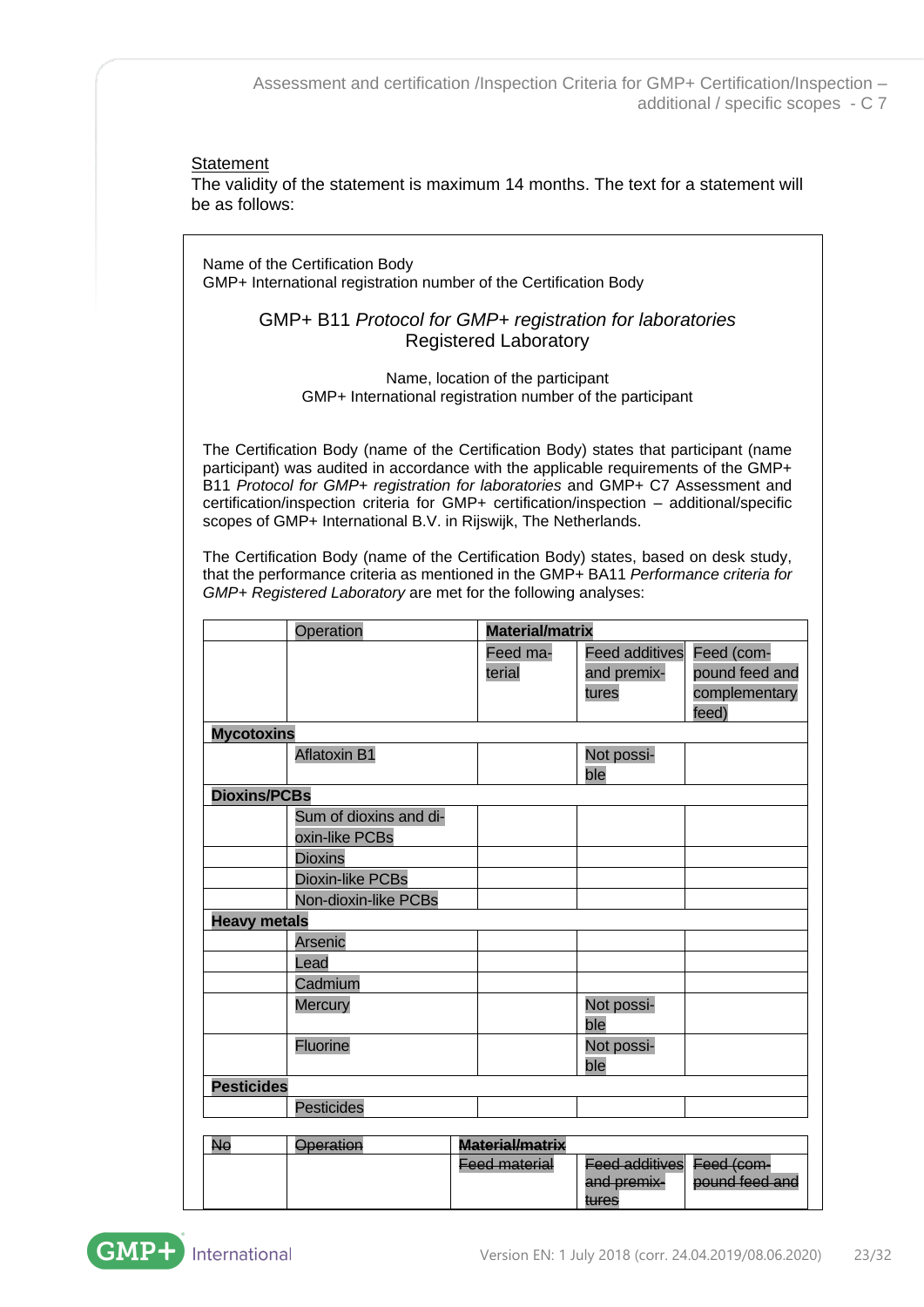|                 |                                   |  |  | complementary<br>feed) |  |
|-----------------|-----------------------------------|--|--|------------------------|--|
| 1. Aflatoxin B1 |                                   |  |  |                        |  |
| 4.01            | <b>Aflatoxin B1</b>               |  |  |                        |  |
|                 | 2. Dioxins and dioxin-like PCBs   |  |  |                        |  |
| 2.01            | Sum of dioxins<br>and dioxin-like |  |  |                        |  |
|                 | <b>PCBs</b>                       |  |  |                        |  |
| 2.02            | Dioxins                           |  |  |                        |  |
| 2.03            | Dioxin-like PCBs                  |  |  |                        |  |
| 2.04            | Non-dioxin-like<br><b>PCBs</b>    |  |  |                        |  |
|                 | 3. Heavy metals and fluorine      |  |  |                        |  |
| 3.01            | Arsenic                           |  |  |                        |  |
| 3.02            | Lead                              |  |  |                        |  |
| 3.03            | Cadmium                           |  |  |                        |  |
| 3.4             | Mercury                           |  |  |                        |  |
| 3.5             | <u>Fluorine</u>                   |  |  |                        |  |
| 4. Pesticides   |                                   |  |  |                        |  |
| 4.01            | <b>Pesticides</b>                 |  |  |                        |  |
| Date of audit   |                                   |  |  |                        |  |

Certification Body Details

Statement start date and end date

Comments:

- a. It is not permitted to mention brand names on the statement in any way.
- b. It is mandatory to display the GMP+ logo on the statement.
- c. The start date of the statement is a date that shall always be on or after the date of the positive final assessment/decision of the Certification Body.
- d. The data of the participant must exactly be the same as registered in the legal business registration of the participant (for example Chamber of Commerce/registration at competent authority, tax/vat number).
- e. It is not permitted to use the logos of critical location, non-critical location and outsourced party on the statement other than the GMP+ accepted Certification Body.

#### Exclusion

If it is established that a GMP+ participant no longer complies with the requirements then through the Certification Body it is obliged to impose measures and sanctions immediately in accordance with Annex 1 of this document.

#### Unique certification agreement/certification agreement template

In the agreements (or quotations that are part of the agreements) through the Certification Body with companies, the audit time to be invested must be included. This audit time must at least meet the minimum audit time as mentioned in the annex 2 of GMP+ C7 *Assessment and certification criteria for GMP+ certification – additional scopes/specific scopes.* Referral to GMP+ C7 *Assessment and certification criteria for GMP+ certification – additional scopes/specific scopes* is not sufficient.

It is not permitted to deviate from the minimum obliged audit times by way of invoicing on the basis of re-calculation. If, based on the findings of the auditor, a longer audit time is required, this is possible in consultation with the participant.

International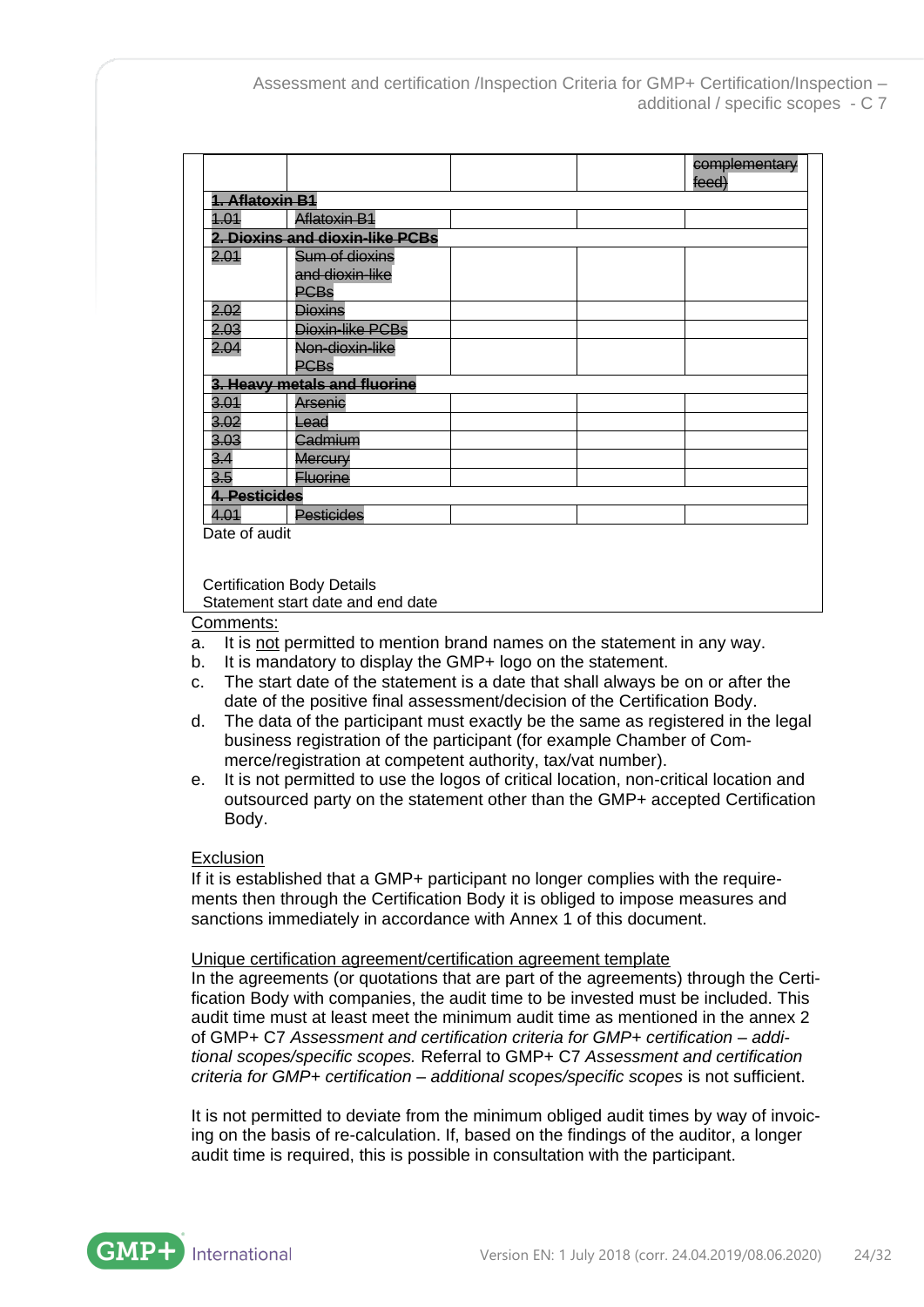It is also laid down in a unique certification agreement/certification agreement template that the GMP+ certified participant is allowed to use the GMP+ logo and that it commits to strictly comply with the conditions defined by GMP+ International in this respect.

### Exclusion of liability GMP+ International

GMP+ International has no liability whatsoever with regard to the assessment of participants through the certification bodies. The relevant certification bodies shall indemnify GMP+ International in this regard.

# **Tariffs**

The certification bodies use their own rates. On behalf of GMP+ International, through the Certification Body relevant rates as listed in GMP+ C4 *Tariffs* are charged*.*

# Disputes between certification bodies and participants

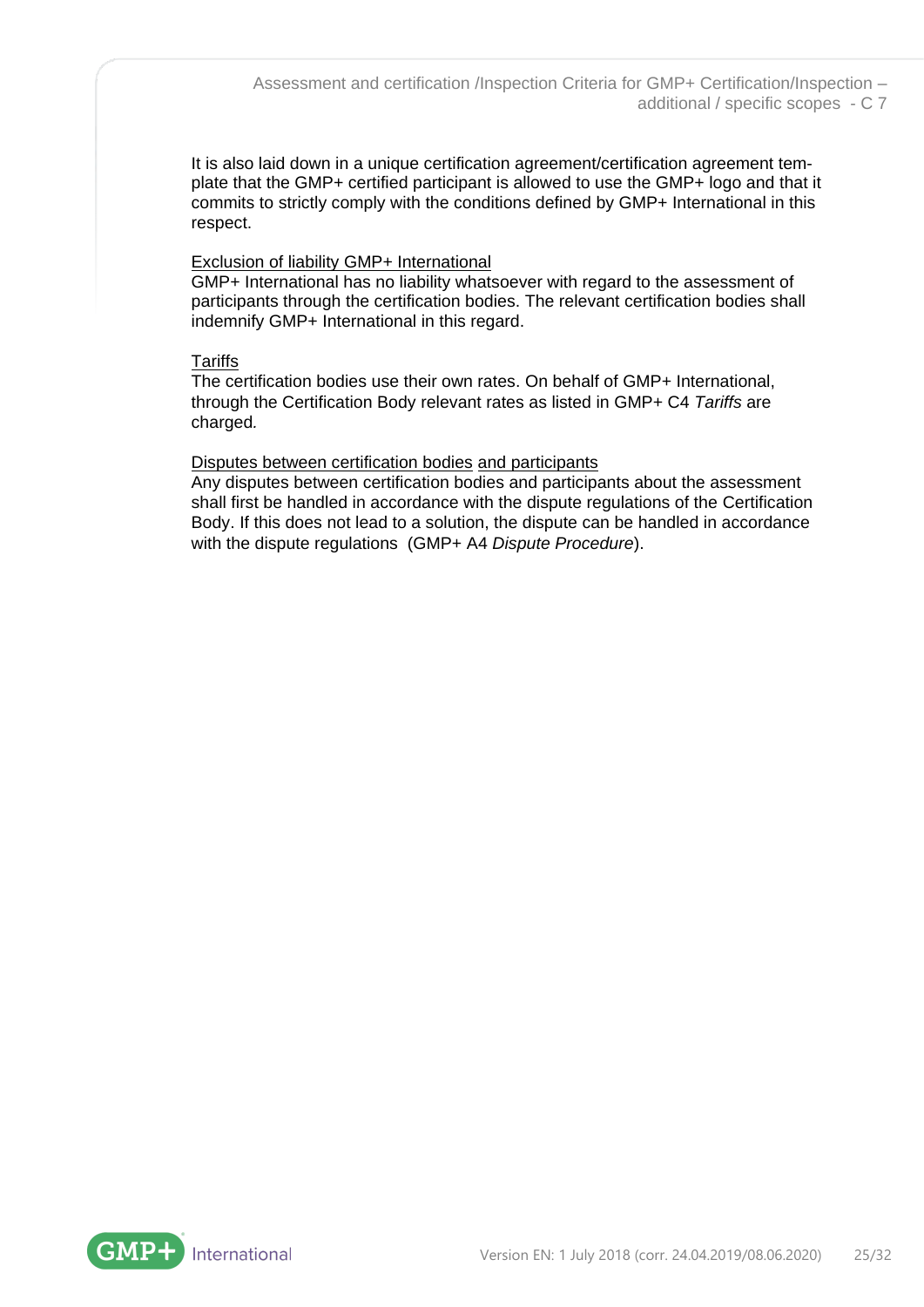# <span id="page-25-0"></span>**2.10 GMP+ BCN-IP** *specific requirements for Iberian Peninsula (Andorra, Portugal and Spain)*

NOTE: as from 01.01.2023 initial certification- and recertification audits cannot be performed anymore. Existing GMP+ Country Note certificates will still be accepted until the expiration of the certificate or the switch to the GMP+ FC scheme 2020, whichever comes first.

#### Additional requirements certification bodies and auditors

Certification bodies who want to certify a company must send to GMP+ International a completely filed in Annex 1 of the GMP+ C10 *Acceptation requirements and procedure for Certification Bodies, applying for the expansion of the applicable scope(s).*

No additional requirements exist for the certification bodies and auditors in addition to the requirements stated in GMP+ C10 *Acceptation requirements and procedure for Certification Bodies*, in respect of this GMP+ BCN-IP *specific requirements for Iberian Peninsula*, provided that the they are accepted for the scope:

- a) Production of compound feed.
- b) Production of premixtures.
- c) Production of feed additives.
- d) Production of feed materials.
- e) Trade (in compound feed, premixtures, feed additives, feed materials).
- f) Transport of feed, road transport.

#### Scope

The audit for GMP+ BCN-IP *specific requirements for Iberian Peninsula* shall always be complementary to a GMP+ (of equivalent – see GMP+ BA10 *Minimum purchase conditions*) standard with the scope:

- a) Production of compound feed.
- b) Production of premixtures.
- c) Production of feed additives.
- d) Production of feed materials.
- e) Trade (in compound feed, premixtures, feed additives, feed materials).
- f) Transport of feed, road transport.

#### Duration

The minimum frequency and duration of the implementation of the audit (incl. document assessment and reporting) has been included in Annex 2 of this document.

#### Assessment and checklist

The assessment must take place in accordance with Annex 1 of this document. The checklist must be uploaded to GMP+ International's company database within 2 weeks after the end of the audit.

#### Company database

When a certificate is submitted, the Certification Body must add an additional scope GMP+ BCN-IP *specific requirements for Iberian Peninsula* to the participant.

#### **Certificate**

For the certificate, the template as stated in the relevant chapters of the GMP+ C6/C42 must be used. The relevant country note must be mentioned on the certificate. Comments:

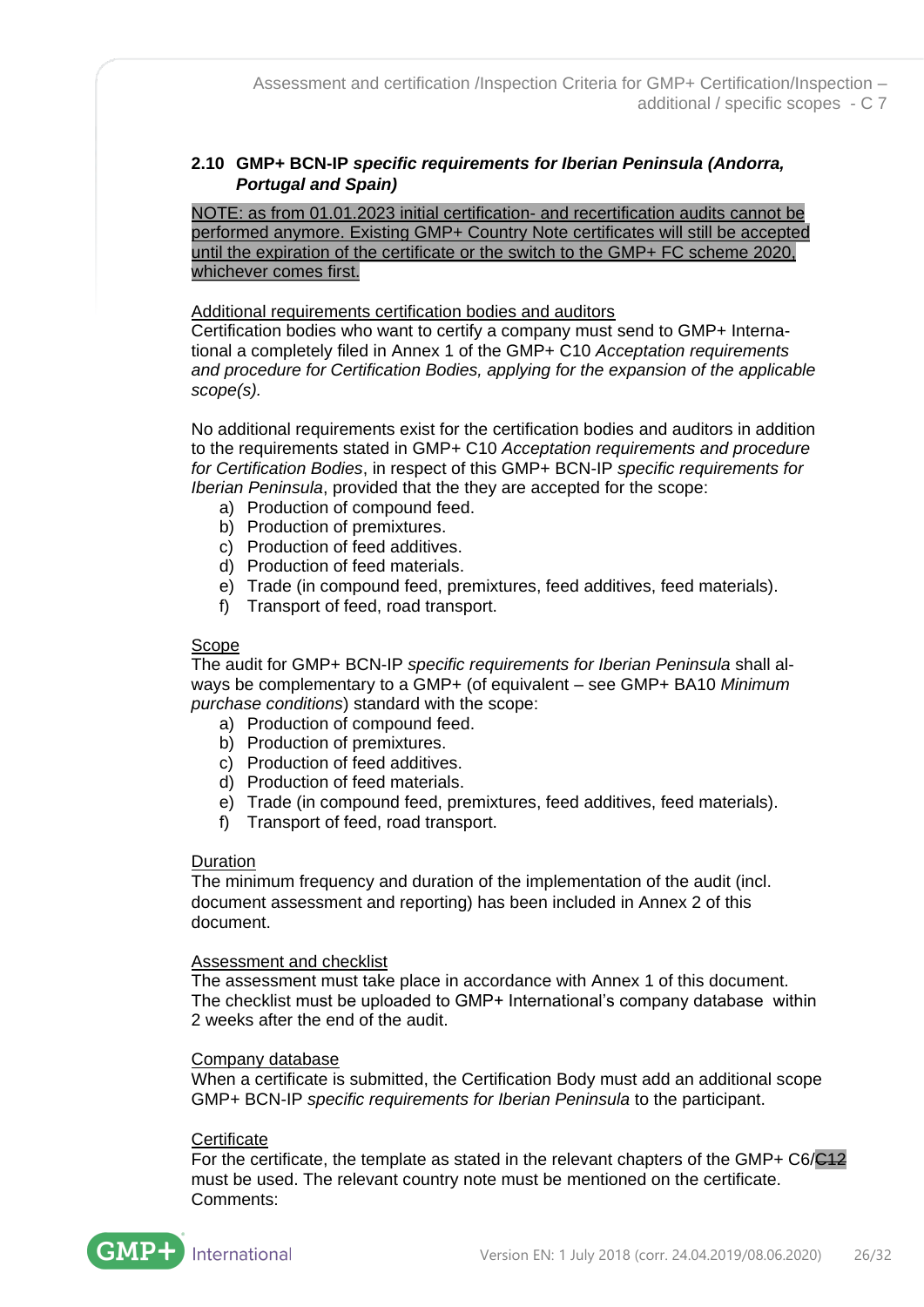- a. It is not permitted to mention brand names on the certificate in any way.
- b. It is required to display the GMP+ logo on the certificate.
- c. The start date of the certificate is a date that shall always be after the date of the positive final assessment.
- d. The data of the participant must exactly be the same as registered in the legal business registration of the participant (for example Chamber of Commerce/registration at competent authority, tax/vat number).
- e. The text of the relevant certificate of a country note can be combined/integrated in the text of other FSA/FRA certificates.
- f. It is not permitted to use the logos of critical location, non-critical location and outsourced party on the certificate other than the GMP+ accepted Certification Body.

### **Exclusion**

If it is established that a GMP+ participant or temporarily accepted company no longer complies with the requirements then through the Certification Body it is obliged to impose measures and sanctions immediately in accordance with Annex 1.

#### Unique certification agreement/certification agreement template

In the agreements (or quotations that are part of the agreements) through the Certification Body with companies, the audit time to be invested must be included. This audit time must at least meet the minimum audit time as mentioned in the Annex 2 of GMP+ C7 *Assessment and certification criteria for GMP+ certification – additional scopes/specific scopes.* Referral to GMP+ C7 *Assessment and certification criteria for GMP+ certification – additional scopes/specific scopes* is not sufficient.

It is not permitted to deviate from the minimum obliged audit times by way of invoicing on the basis of recalculation. If, based on the findings of the auditor, a longer audit time is required, this is possible in consultation with the participant.

It is also laid down in a unique certification agreement/certification agreement template that the GMP+ certified participant is allowed to use the GMP+ logo and that it commits to strictly comply with the conditions defined by GMP+ International in this respect.

# Exclusion of liability GMP+ International

GMP+ International has no liability whatsoever with regard to the assessment of participants through the certification bodies. The relevant certification bodies shall indemnify GMP+ International in this regard.

#### **Tariffs**

The certification bodies use their own rates. On behalf of GMP+ International, through the Certification Body relevant rates as listed in GMP+ C4 *Tariffs* are charged*.*

#### Disputes between certification bodies and participants

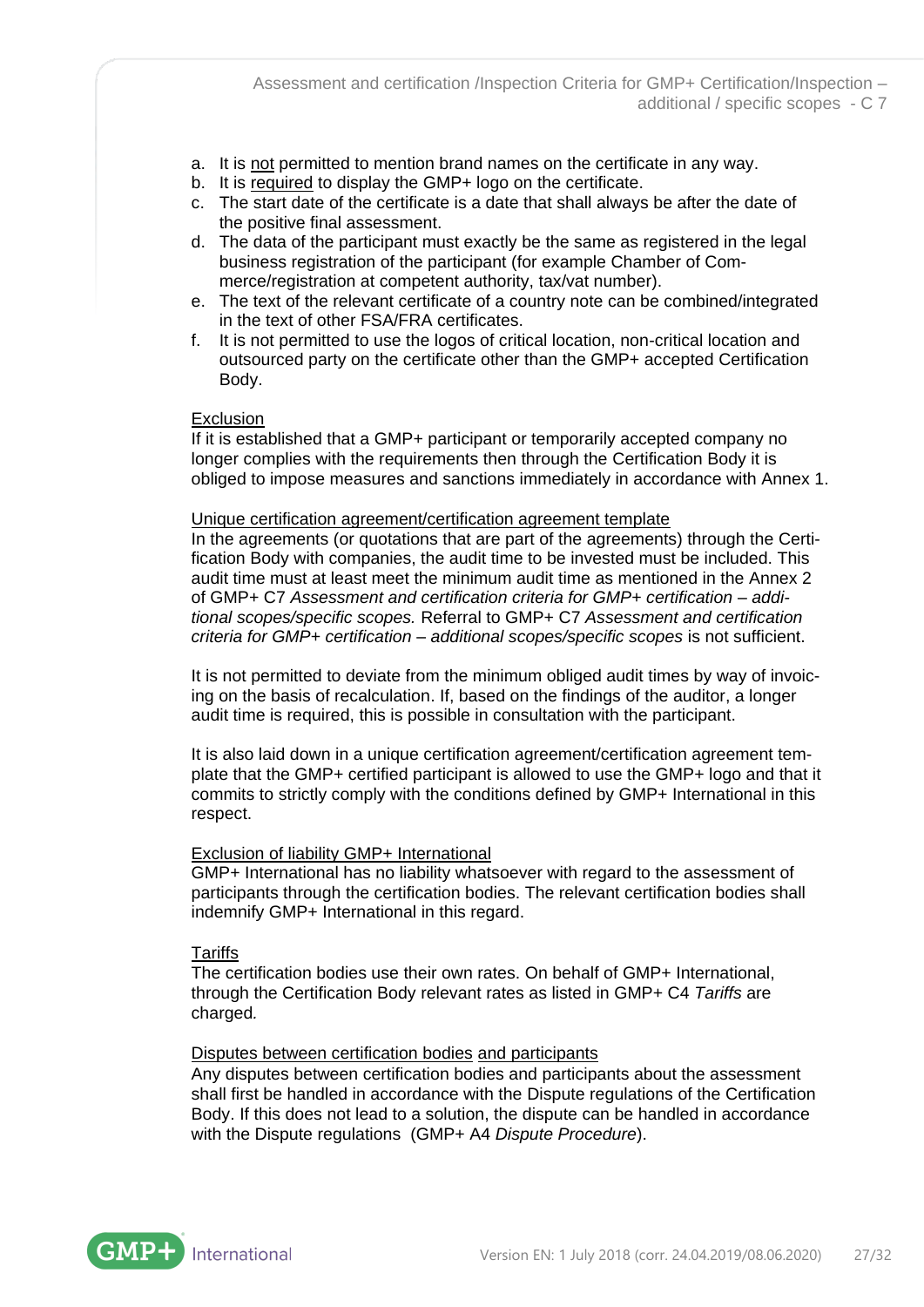# <span id="page-27-0"></span>**Annex 1 Assessment criteria and measures**

Inspection non-conformities are to be classified based on the general assessment criteria below. In addition, the specific assessment criteria as listed in the check lists remain in full force. The measures mentioned are the minimum measures to be imposed. A Certification Body is allowed to impose stricter measures, but not to deviate from them by less strict measures.

### **GMP+ BCN-NL1** *Antibiotics-free animal feed*

| Nonconformity |                                                                                                                               | <b>Measures</b> |                                                                                                                                                                                                                                                                                 |  |
|---------------|-------------------------------------------------------------------------------------------------------------------------------|-----------------|---------------------------------------------------------------------------------------------------------------------------------------------------------------------------------------------------------------------------------------------------------------------------------|--|
|               | The company doesn't meet the conditions in<br>the Country Note (such as: antibiotics and<br>attests are found at the company) |                 | 1-year exclusion                                                                                                                                                                                                                                                                |  |
|               | Antibiotics are found in 1 or more of the<br>samples analyzed in the context of verification                                  |                 | In order to meet the conditions,<br>an additional sample (this may<br>be a contra sample) should be<br>analyzed to verify whether the<br>result of the first sample is<br>correct. If this sample contains<br>antibiotics as well, the company<br>will face a 1-year exclusion. |  |

Please note: When a non-conformity in these additional standard leads to exclusion, this will have no consequences to the certificate to which this country note is an addition (GMP+ or equivalent – see GMP+ BA10 *Minimum Requirements for purchasing*)

# **GMP+ BCN-NL2** *Dioxin monitoring in laying hens(rearing) feeds*

The assessment criteria and measures are in compliance with the GMP+ C6 *Assessment and Certification Criteria for GMP+ certification;* chapter 2.9, GMP+ C12; chapter 2.7 Assessment and reporting.

# **GMP+ BCN-DE1** *QM-Milch*

The assessment criteria and measures are in compliance with the GMP+ C6 *Assessment and Certification Criteria for GMP+ certification;* chapter 2.9, GMP+ C12; chapter 2.7 Assessment and reporting.

# **GMP+ BCN-CN-1** *Supplier Assurance for China*

The assessment criteria and measures are in compliance with the GMP+ C6 *Assessment and Certification Criteria for GMP+ certification;* chapter 2.9, GMP+ C12; chapter 2.7 Assessment and reporting.

**GMP+ BCN-CEE** *Additional requirements for Central & Eastern Europe*

The assessment criteria and measures are in compliance with the GMP+ C6 *Assessment and Certification Criteria for GMP+ certification;* chapter 2.9, GMP+ C12; chapter 2.7 Assessment and reporting.



International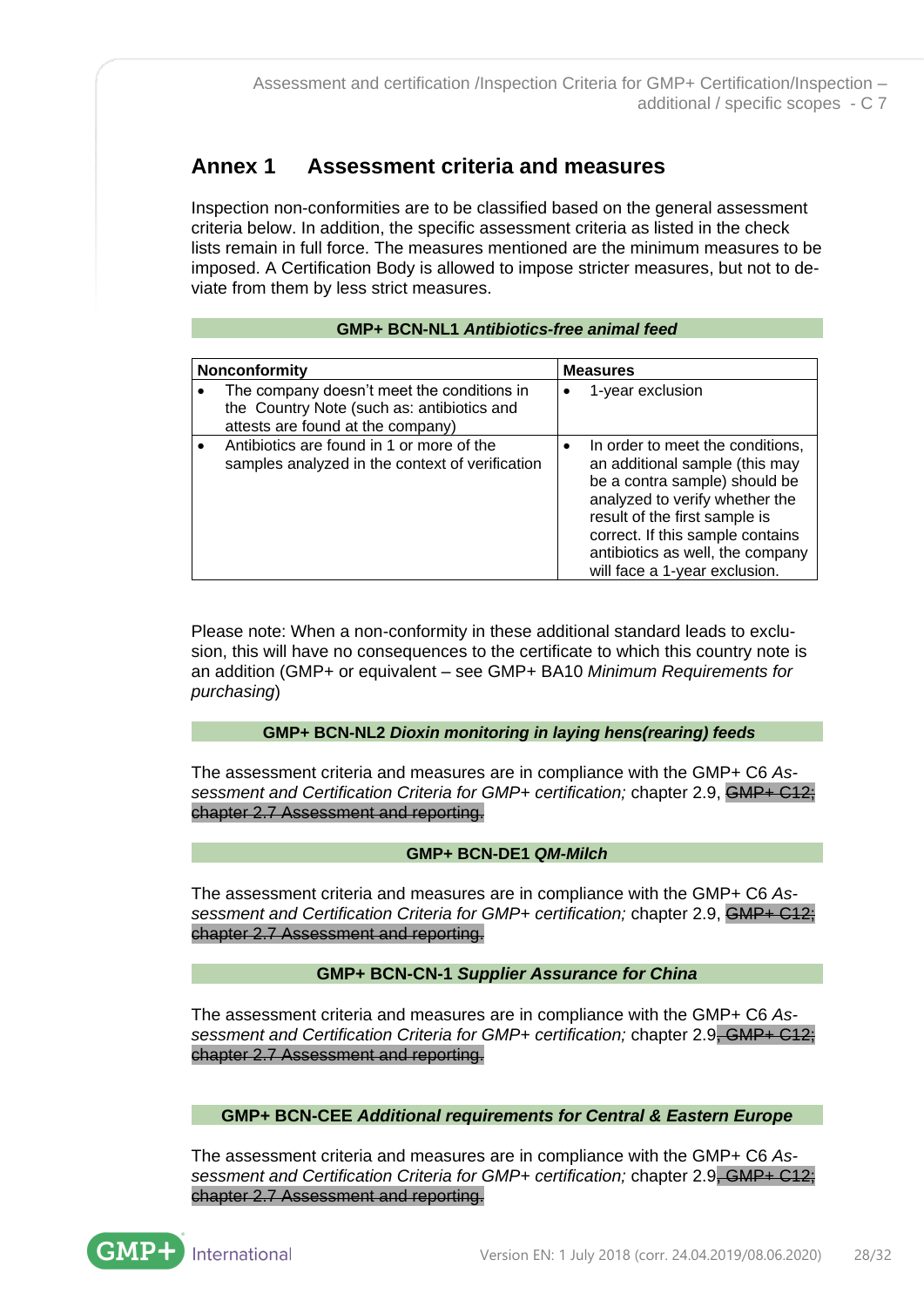#### **GMP+ BCN-CI** *Additional requirements for Italy*

The assessment criteria and measures are in compliance with the GMP+ C6 *Assessment and Certification Criteria for GMP+ certification;* chapter 2.9, GMP+ C12; chapter 2.7 Assessment and reporting.

### **GMP+ BCN-VN** *Additional requirements for Vietnam*

The assessment criteria and measures are in compliance with the GMP C6 *Assessment and Certification Criteria for GMP+ certification;* chapter 2.9, GMP+ C12; chapter 2.7 Assessment and reporting.

### **GMP+ B11** *Protocol for GMP+ registration for laboratories*

The assessment criteria and measures are in compliance with the GMP+ C6 *Assessment and Certification Criteria for GMP+ certification;* chapter 2.9, GMP+ C12; chapter 2.7 Assessment and reporting.

### **GMP+ BCN-IP** *Additional requirements for Iberian Peninsula*

The assessment criteria and measures are in compliance with the GMP+ C6 *Assessment and Certification Criteria for GMP+ certification;* chapter 2.9, GMP+ C12; chapter 2.7 Assessment and reporting.

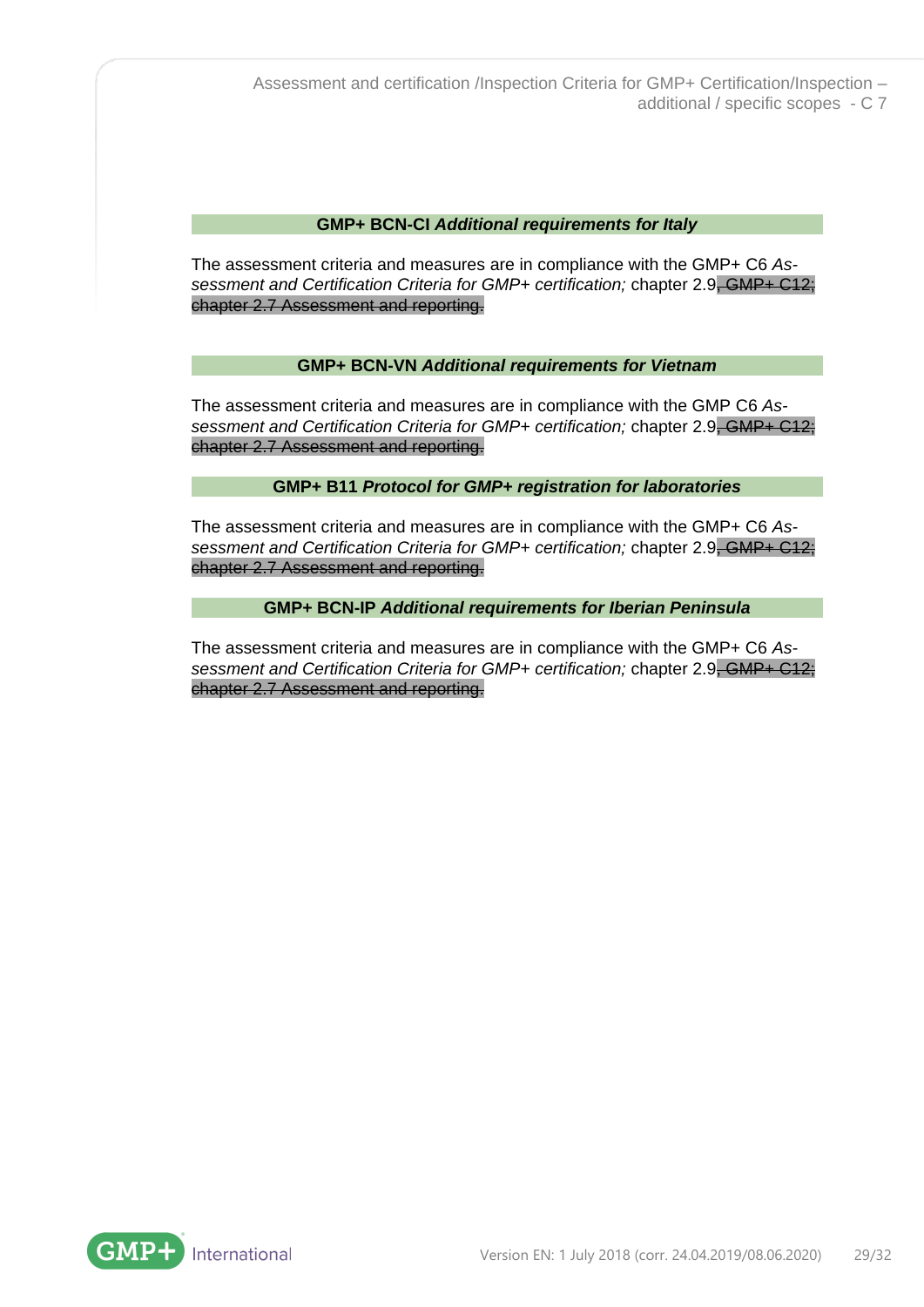**Audit/ Inspection frequency Minimal time investment in hours Initial Certification or recertification audit/inspection Unannounced/announced surveillance audit/inspection Comment** GMP+ BCN-CN1 *Supplier assurance for China*  $1x / year$  1.5 hour per file 1.5 hour per file 2 & 3 & 9 GMP+ BCN-CEE *Additional requirements for Central & Eastern Europe* 1x/ year 1.5 hour per file 1.5 hour per file 2 & 3 & 7 GMP+ BCN-NL1 *Antibiotics-free animal feed*: Scope: Antibiotics-free feed produced at an antibiotics-free production site Scope: Antibiotics-free feed produced at an antibiotics-free production line(s) 1x / year 1x / year  $\mathfrak{p}$ 4  $\mathfrak{p}$ 4 GMP+ BCN-NL2 *Dioxin monitoring in laying hens (rearing) feeds* 1x 1x / year 2 2 3 3 GMP+ BCN-DE1 Q*M-Milch<sup>10</sup>* 3 GMP+ BCN-IT *Specific requirements for Italy* 1x / year 1.5 hour per file 1.5 hour per file 2 & 3 &7 GMP+ BCN-VN Specific requirements for Vietnam 100 m and 1x / year 1.5 hour per file 1.5 hour per file 2 & 3 & 8 GMP+ BCN-IP *Specific requirements for Iberian Peninsula* 1 1 1 1x / year 1.5 hour per file 1.5 hour per file 2 &3 & 8 GMP+ B11 *Protocol for GMP+ registration for laboratories outsourcing all analysis* 1x / year 4 hours<sup>6</sup> 4 hours<sup>6</sup> 4 hours<sup>6</sup> GMP+ B11 *Protocol for GMP+ registration for laboratories partly outsourcing analysis* 1x/year 8 hours<sup>6</sup> 8 hours<sup>6</sup> 8 hours<sup>6</sup> GMP+ B11 *Protocol for GMP+ registration for laboratories without outsourcing of any analysis*  $1x / year$  8 hours<sup>6</sup> 8 hours<sup>6</sup> 5

# **Annex 2 Minimum audit / inspection times**

<span id="page-29-0"></span>Comment 2 Initially, all files are to be assessed, afterwards they need to be assessed, then based om random samples during the course of the certificate.

During the initial certification audit all files must be assessed. During the (un) announced surveillance and recertification audits random sampling is applicable.

Comment 3 Initially, If a supervision audit is conducted simultaneously with a regular supervision audit the audit time of the supervision audit may be reduced with 50%. The Initial certification audit, (un) announced surveillance and recertification audit times may be reduced with a maximum of 50%.

Comment 4 The audit times are for the assessment of one analysis. For the assessment of each outsourced additional analysis 0,5 hours must be added.

Comment 5 The audit times are for the assessment of one analysis. For the assesssemt of each performing additional analysis 2,0 hours must be added.

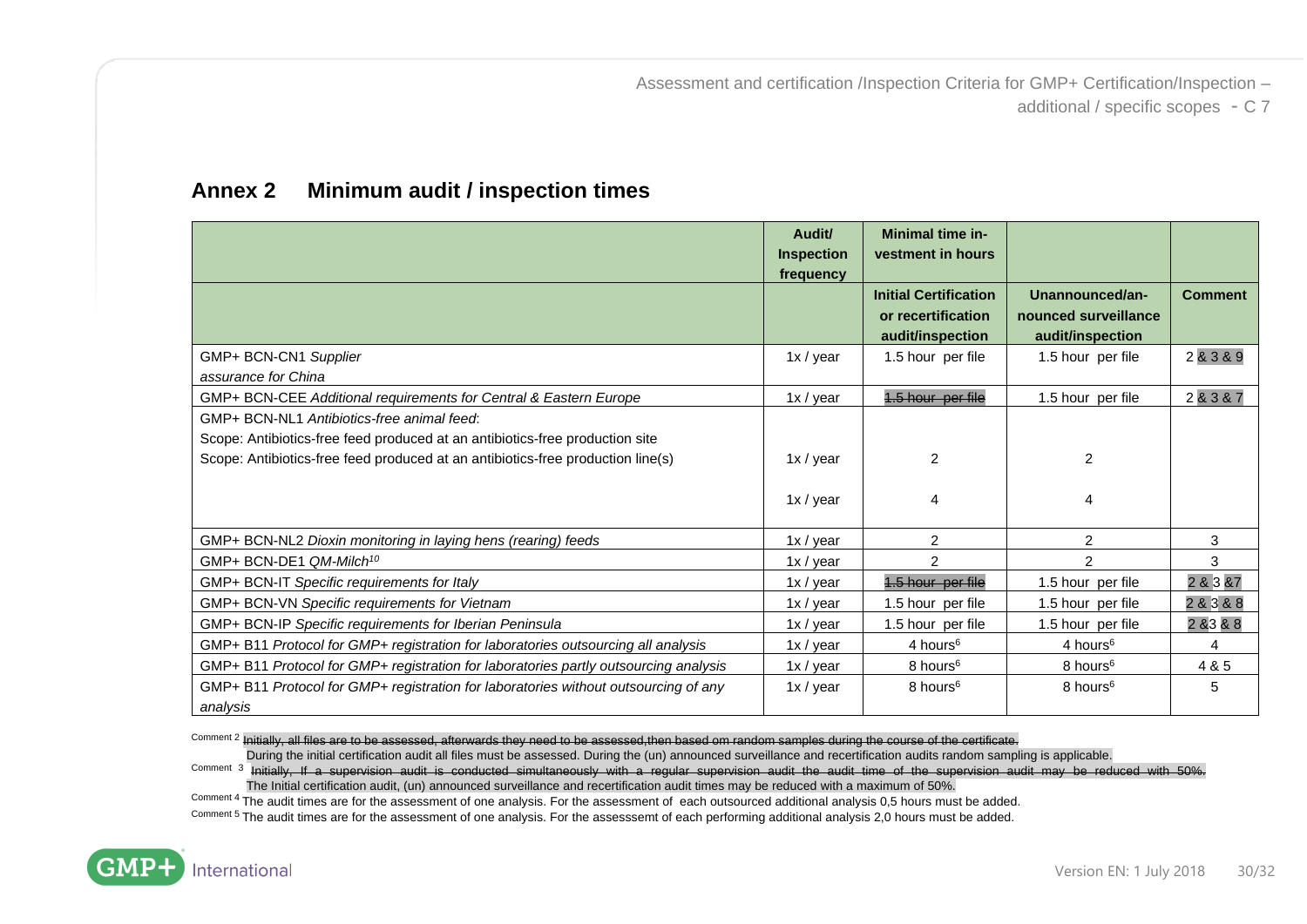Assessment and certification /Inspection Criteria for GMP+ Certification/Inspection –

additional / specific scopes - C 7

Comment 6 The audit times for auditing B11 may be reduced up to 50% if the assessment will be performed in combination with de scope Laboratory testing. The audit times auditing B11 may be reduced up to 50% if the company has an accreditation in accordance with ISO17025.

Comment 7. As from 01.01.2022 initial certification- and recertification audits for Country Note Central & Eastern Europe and Country Note Italy cannot be performed anymore. Comment 8. As from 01.01.2023 initial certification- and recertification audits for Country Note Vietnam and Country Note Iberian Peninsula cannot be performed anymore. Comment 9. As from 01.01.2024 initial certification- and recertification audits for Country Note China cannot be performed anymore.

Comment<sup>10</sup> In addition, a deviation of the minimum obliged audit times can be applicable if the following requirements are met:

- There is an organization consisting of a main office and sublocations who are all individually QM-Milch certified.

- The QM-Milch certified companies sublocations must be subsidiaries of the main office or must have a legal contract with the main office.

- The following information must be available at the main office:
	- An up-to-date list of QM-Milch certified sublocations resorting under the main office, including legal contracts (if applicable).
	- The centrally developed and maintained QM-Milch monitoring plan.
	- All analysis results.
	- Information of type and quantity of critical feed materials according BCN DE1 for each QM-Milch certified sublocation,
	- The annual internal audit reports of all locations.
	- All other relevant procedures.

If all these QM-Milch requirements can be assessed at the main office the additional audit times in the table below are applicable for the main office.

| $0 - 25$ companies      | $26 - 50$ companies         | $51 - 100$ companies            | $101 - 200$ companies           | $>$ 200 companies          |
|-------------------------|-----------------------------|---------------------------------|---------------------------------|----------------------------|
| + 2 hours extra at the  | + 3 hours extra at the main | + 4 hours extra at the main of- | + 5 hours extra at the main of- | +6 hours extra at the main |
| main office ICA/RCA/SA) | office (ICA/RCA/SA)         | fice (ICA/RCA/SA)               | fice (ICA/RCA/SA)               | office (ICA/RCA/SA)        |
|                         |                             |                                 |                                 |                            |